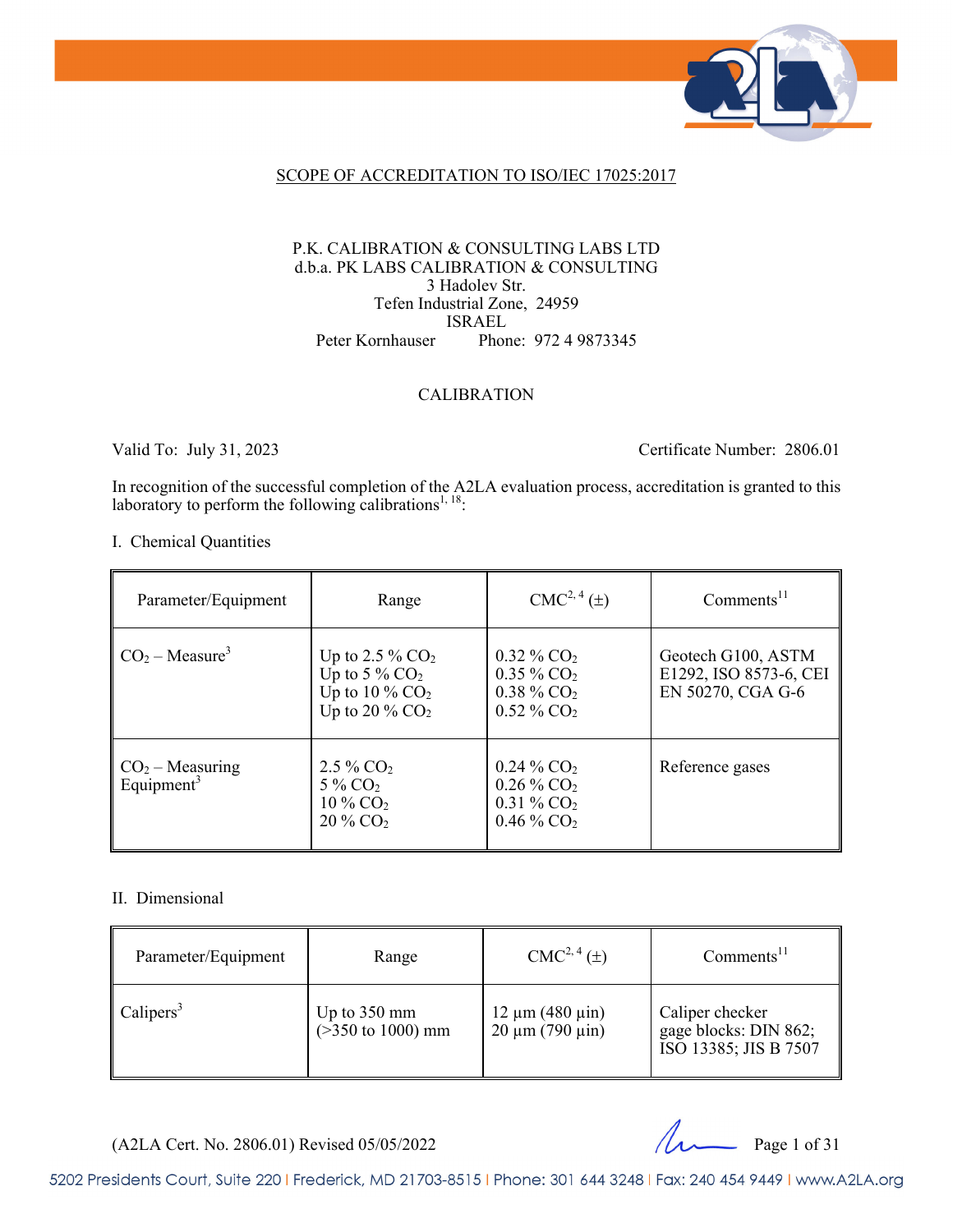| Parameter/Equipment                                               | Range                                                                                                                                                                                                                             | $CMC2, 4(\pm)$                                                                                                                                                                                                                       | Comments <sup>11</sup>                                                                                                              |
|-------------------------------------------------------------------|-----------------------------------------------------------------------------------------------------------------------------------------------------------------------------------------------------------------------------------|--------------------------------------------------------------------------------------------------------------------------------------------------------------------------------------------------------------------------------------|-------------------------------------------------------------------------------------------------------------------------------------|
| Thickness &<br>Feeler Gages <sup>3</sup>                          | Up to $0.01$ mm<br>$(>0.01 \text{ to } 1) \text{ mm}$<br>$(>1$ to 2) mm<br>$(>2$ to 3) mm<br>$($ >3 to 10) mm<br>$(>10 \text{ to } 20) \text{ mm}$<br>$(>20 \text{ to } 30) \text{ mm}$<br>$($ >30 to 40) mm<br>$($ >40 to 50) mm | $0.5 \mu m (20 \mu m)$<br>$0.6 \mu m (24 \mu m)$<br>$0.7 \mu m (28 \mu m)$<br>$0.8 \mu m (32 \mu m)$<br>$0.9 \mu m (35 \mu m)$<br>$1 \mu m (39 \mu m)$<br>$1.1 \mu m (43 \mu m)$<br>$1.3 \mu m (51 \mu m)$<br>$1.5 \mu m (59 \mu m)$ | Gage blocks; UMM:<br>JIS B7524; DIN 2275                                                                                            |
| Micrometers $3,14$                                                | Up to 50 mm<br>Up to 100 mm<br>Up to 200 mm<br>Up to 300 mm<br>Up to 450 mm<br>Up to 575 mm<br>Up to 1000 mm                                                                                                                      | $0.0013$ mm<br>$0.0018$ mm<br>$0.0029$ mm<br>$0.0049$ mm<br>$0.0037$ mm<br>$0.0091$ mm<br>$0.0170$ mm                                                                                                                                | Gage blocks:<br>ISO 3611; DIN 863 Part<br>1-4; JIS B 7502; JIS B<br>7520                                                            |
| Flatness, Parallelism                                             | Up to $0.05$ mm                                                                                                                                                                                                                   | $0.0004$ mm                                                                                                                                                                                                                          | Optical flat, parallel                                                                                                              |
| Length Indicators (Dial,<br>Lever, Dial Gauge, Test,<br>$LVDT)^3$ | Up to 100 mm                                                                                                                                                                                                                      | $(1 + 0.5R) \mu m$                                                                                                                                                                                                                   | Indicator calibrator;<br><b>UMM: DIN 879; DIN</b><br>879-1; DIN 879-3;<br>DIN 878; DIN 2270;<br>JIS B7503; JIS B 7533;<br>ISO 13102 |
| Height Gages <sup>3</sup>                                         | Up to 500 mm<br>$($ >500 to 1000) mm                                                                                                                                                                                              | $2.8 \mu m (110 \mu m)$<br>$19 \mu m (750 \mu m)$                                                                                                                                                                                    | Gage blocks, surface<br>plate: JIS B7517; BS<br>1643; BS EN ISO 13225                                                               |
| <b>Bore Gages</b>                                                 | Up to 10 mm                                                                                                                                                                                                                       | $1.0 \mu m (39 \mu m)$                                                                                                                                                                                                               | Gage blocks; ring gages;<br><b>UMM: JIS B7515</b>                                                                                   |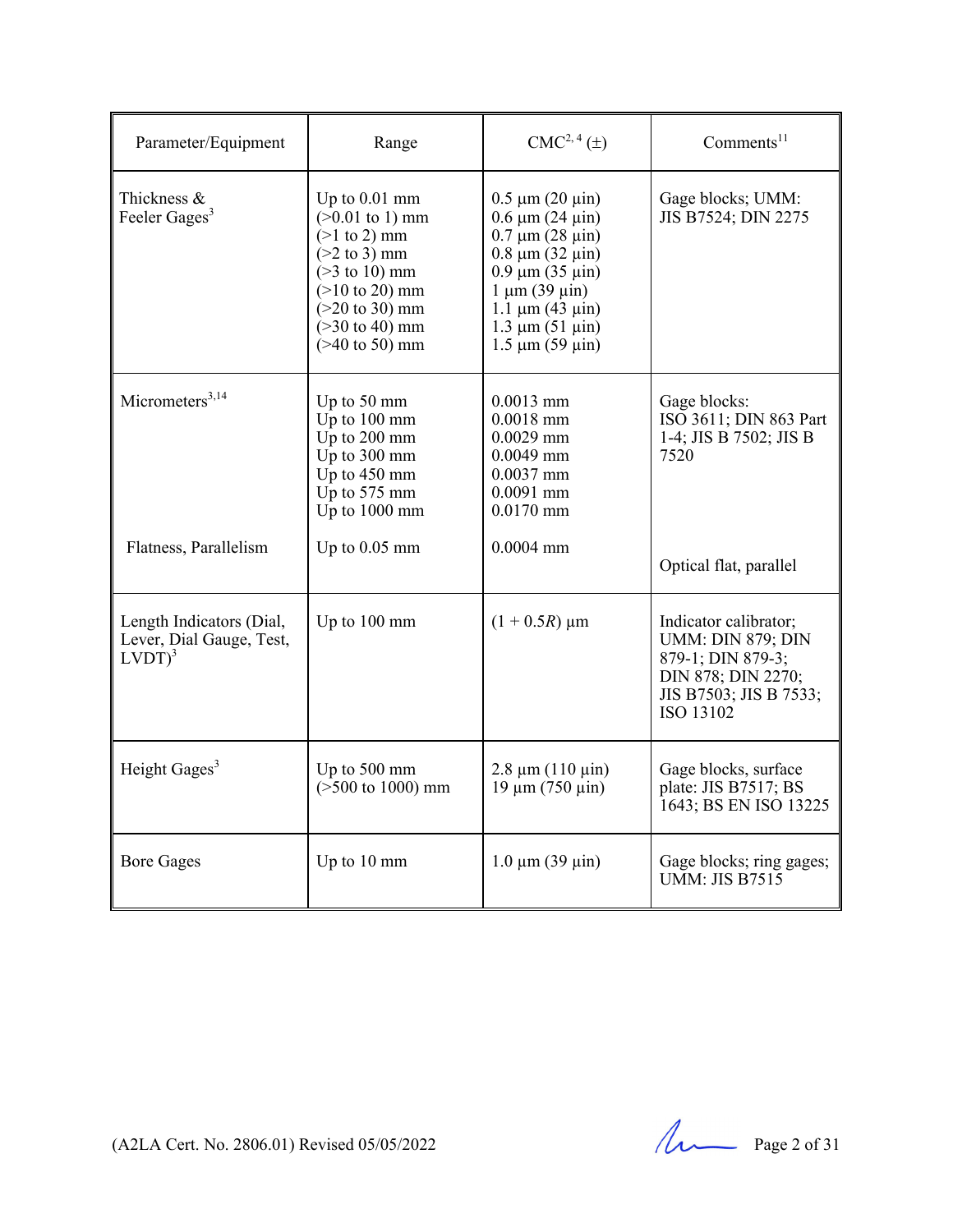| Parameter/Equipment                                                 | Range                                                                                                                                                              | $CMC2, 4(\pm)$                                                                                                                                                                   | Comments <sup>11</sup>                                                                                                                                            |
|---------------------------------------------------------------------|--------------------------------------------------------------------------------------------------------------------------------------------------------------------|----------------------------------------------------------------------------------------------------------------------------------------------------------------------------------|-------------------------------------------------------------------------------------------------------------------------------------------------------------------|
| Cylindrical & Taper<br>$Gages -$                                    |                                                                                                                                                                    |                                                                                                                                                                                  |                                                                                                                                                                   |
| Pins & Plain Plugs <sup>10</sup><br>Plain $Rings10$                 | Up to $100 \text{ mm}$<br>$(>100 \text{ to } 300) \text{ mm}$<br>$($ >300 to 550) mm<br>Up to 100 mm<br>$(>100 \text{ to } 300) \text{ mm}$<br>$($ >300 to 450) mm | $1 \mu m (39 \mu m)$<br>$2 \mu m (79 \mu m)$<br>$2.8 \mu m (110 \mu m)$<br>$1 \mu m (39 \mu m)$<br>$2 \mu m (79 \mu m)$<br>$2.5 \mu m (98 \mu m)$                                | UMM, gage blocks:<br>ISO 594/1; ISO<br>80369-7; ASME<br>B1.20.5; ISO 286;<br>ISO 286-1; ISO 286-2<br><b>DIN 7162; DIN EN</b><br>ISO 1938-1; DIN<br>7163; DIN 7164 |
| Length Standards<br>(Micrometer Settings,<br>End Rods, Length Bars) | Up to 100 mm<br>$($ >100 to 500) mm                                                                                                                                | $1.5 \mu m (59 \mu m)$<br>$2.7 \mu m (110 \mu m)$                                                                                                                                | UMM, gage blocks:<br>BS 870; BS EN ISO<br>3611; JIS B 7502                                                                                                        |
| <b>Thread Wires</b>                                                 | Up to 7 mm                                                                                                                                                         | $0.6 \mu m (24 \mu m)$                                                                                                                                                           | UMM, gage blocks:<br>BS 5590; ASME B1.2                                                                                                                           |
| Bevel Protractors <sup>3</sup> ,<br>Clinometers, Bubble<br>Levels   | Up to $5^\circ$<br>$($ >5 to 180) $^{\circ}$                                                                                                                       | 0.013 s<br>0.04 s                                                                                                                                                                | Angle blocks <sup>6</sup> ,<br>BS 1685; BS 958;<br>DIN 877; JIS B 7510;                                                                                           |
| Measuring Rules <sup>3</sup>                                        | Up to $0.2 \text{ m}$<br>$(>0.2 \text{ to } 0.5) \text{ m}$<br>$(>0.5 \text{ to } 1) \text{ m}$                                                                    | $0.5$ mm $(0.02$ in)<br>$0.9$ mm $(0.035$ in)<br>$1.2$ mm $(0.047$ in)                                                                                                           | Length standards:<br><b>JIS B 7516</b>                                                                                                                            |
| Measuring Tapes <sup>3</sup>                                        | Up to $5 \text{ m}$<br>$($ >5 to 10) m<br>$(>10 \text{ to } 20) \text{ m}$<br>$(>20 \text{ to } 30) \text{ m}$<br>$($ >30 to 40) m<br>$($ >40 to 50) m             | $1.8$ mm $(0.071$ in)<br>$2 \text{ mm } (0.079 \text{ in})$<br>$2.3$ mm $(0.091$ in)<br>$2.9 \text{ mm} (0.11 \text{ in})$<br>3.1 mm $(0.12 \text{ in})$<br>$3.6$ mm $(0.14$ in) | Length standards:<br><b>JIS B 7512; JIS B</b><br>7522; BS 4035; BS<br>4484-1                                                                                      |

(A2LA Cert. No. 2806.01) Revised 05/05/2022 Page 3 of 31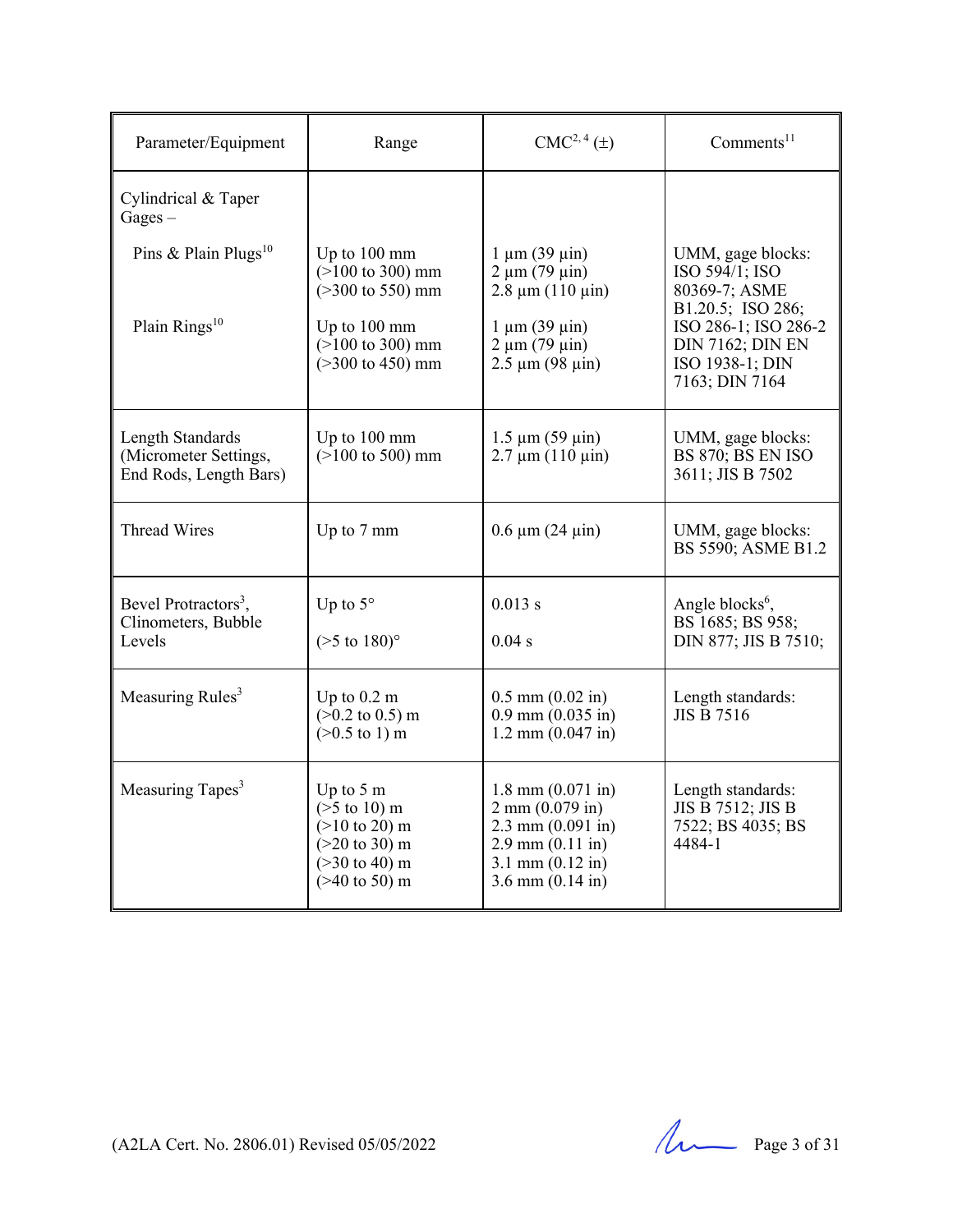| Parameter/Equipment                                         | Range                                                                                                | $CMC2, 4(\pm)$                                                              | Comments <sup>11</sup>                                                                                                                                                                                                                                                                                                                                                                                                                                                                                                                                                                                                                                                                       |
|-------------------------------------------------------------|------------------------------------------------------------------------------------------------------|-----------------------------------------------------------------------------|----------------------------------------------------------------------------------------------------------------------------------------------------------------------------------------------------------------------------------------------------------------------------------------------------------------------------------------------------------------------------------------------------------------------------------------------------------------------------------------------------------------------------------------------------------------------------------------------------------------------------------------------------------------------------------------------|
| Cylindrical & Taper<br>Thread Plug Gage -<br>Pitch Diameter | Up to $100 \text{ mm}$<br>$(>100 \text{ to } 300) \text{ mm}$<br>$(>300 \text{ to } 550) \text{ mm}$ | $1.5 \mu m (59 \mu m)$<br>$2.1 \mu m (75 \mu m)$<br>$3.4 \mu m (140 \mu m)$ | Thread wires; UMM:<br>ISO 7-1; ISO 7-2;<br>ISO 965; ISO 1502;<br>ISO 228; ISO 11363;<br>ISO 15872;<br>DIN 477; DIN 2999;<br>DIN 103; DIN 40431;                                                                                                                                                                                                                                                                                                                                                                                                                                                                                                                                              |
| Major Diameter <sup>9</sup>                                 | Up to 100 mm<br>$($ >100 to 300) mm<br>$($ >300 to 550) mm                                           | $1 \mu m$ (39 $\mu$ in)<br>$2 \mu m (79 \mu m)$<br>$2.8 \mu m (110 \mu m)$  | <b>DIN 513; DIN</b><br>40430; DIN 158; DIN<br>158-1; DIN EN 10226;<br>EN 10226;<br>DIN 405; DIN EN<br>$144-1;$<br>BS 93; BS 811; BS 84;<br>BS 919; BS 21; BS<br>EN 10226-1; DIN EN<br>10226-1; DIN EN<br>10226-2; DIN EN<br>$10226 - 3$ ;<br>BS 3409; BS 4377;<br>BS 1657; BS 1104;<br>DIN 7756;<br>MIL-T-21309;<br>A-A-59158;<br>FED STD H28;<br>ASME B1.2; ASME<br>B1.5; ASME B1.8;<br>ASME B 1.9; ASME<br>B1.12; ASME B1.15;<br>ASME B1.20.1;<br>ASME B1.20.3;<br>ASME B1.20.5;<br>ASME B1.20.7;<br>ASME B1.13M;<br>ASME B1.16M;<br><b>ASME B1.21M;</b><br>ASME B1.22M;<br><b>ASME B18.29.1</b><br>ASME B 1.1; BS<br>1580; API Spec 5B;<br>API Spec 7-2;<br>AWWA C800-05;<br>SAE MA 1696. |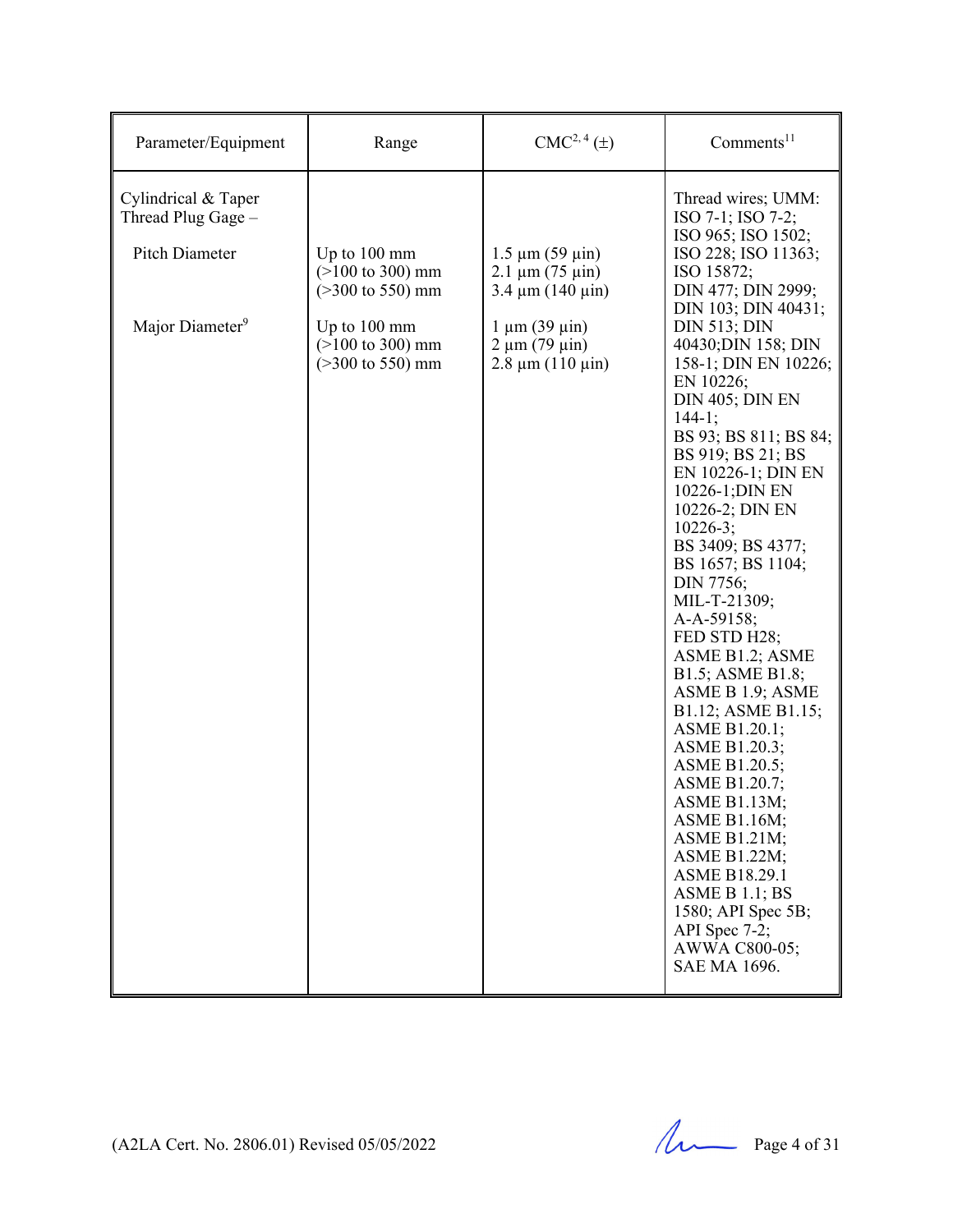| Parameter/Equipment                                       | Range                                                                                            | CMC <sup>2, 4</sup> (±)                                                      | Comments <sup>11</sup>                                                                                                                                                                                                                                                                                                                                                                                                                                                                                                                                                                                                                                                                                                                       |
|-----------------------------------------------------------|--------------------------------------------------------------------------------------------------|------------------------------------------------------------------------------|----------------------------------------------------------------------------------------------------------------------------------------------------------------------------------------------------------------------------------------------------------------------------------------------------------------------------------------------------------------------------------------------------------------------------------------------------------------------------------------------------------------------------------------------------------------------------------------------------------------------------------------------------------------------------------------------------------------------------------------------|
| Solid & Tapered Thread Ring<br>$Gage -$<br>Pitch Diameter | $(0.5 \text{ to } 100) \text{ mm}$<br>$(>100 \text{ to } 300) \text{ mm}$<br>$($ >300 to 450) mm | $1.5 \mu m (59 \mu m)$<br>$3.9 \mu m (150 \mu m)$<br>$4.3 \mu m (170 \mu m)$ | Ball probe,<br>micrometer Tri-O-<br>Bor, UMM:<br>ISO 7-1; ISO 7-2;<br>ISO 228; ISO 965;<br>ISO 1502; ISO 11363;<br>ISO 15872; DIN 477;                                                                                                                                                                                                                                                                                                                                                                                                                                                                                                                                                                                                       |
| Minor Diameter <sup>9</sup>                               | $(6 \text{ to } 50) \text{ mm}$<br>$($ >50 to 100) mm                                            | $2.4 \mu m (94 \mu m)$<br>$2.9 \mu m (110 \mu m)$                            | DIN 2999; DIN 103;<br>DIN 40431; DIN 513;<br>DIN 40430; DIN 158;<br><b>DIN 158-1; DIN EN</b><br>10226; EN 10226;<br>DIN 405; DIN EN<br>144-1; BS 93;<br>BS 811;BS 84; BS<br>919;<br>BS 21; BS EN 10226-<br>1; DIN EN 10226-<br>1; DIN EN 10226-2;<br>DIN EN 10226-3;<br>BS 3409;<br>BS 4377; BS 1657;<br>BS 1104; BS 1580-1;<br>BS 1580-3;<br>DIN 7756;<br>MIL-T-21309;<br>A-A-59158;<br>FED STD H28;<br>ASME B1.3; ASME<br>B1.5;<br>ASME B1.8;<br><b>ASME B 1.9;</b><br><b>ASME B1.12;</b><br><b>ASME B1.15;</b><br>ASME B1.20.1;<br>ASME B1.20.3;<br>ASME B1.20.5;<br><b>ASME B1.20.7;</b><br>ASME B1.13M;<br>ASME B1.16M;<br>ASME B1.21M;<br>ASME B1.22M;<br>ASME B1.1;<br>API Spec 5B;<br>API Spec 7-2;<br>AWWA C800-05;<br>SAE MA 1696. |

(A2LA Cert. No. 2806.01) Revised  $05/05/2022$  Page 5 of 31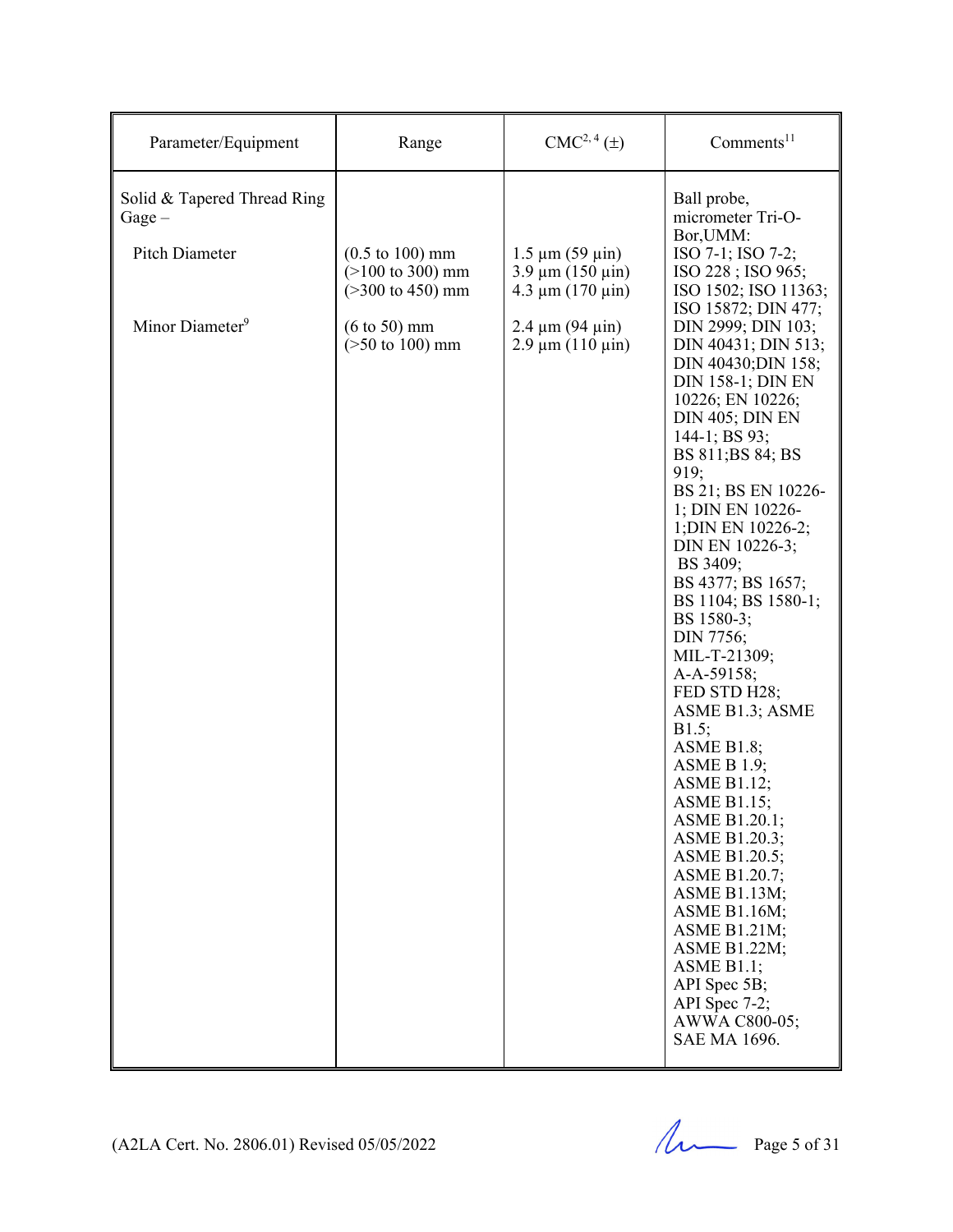| Parameter/Equipment                                                                                        | Range                                                                                                                                                                                                                                                         | CMC <sup>2, 4</sup> (±)                                                                                                                                                                                                                        | Comments <sup>11</sup>                                                                                                                                                         |
|------------------------------------------------------------------------------------------------------------|---------------------------------------------------------------------------------------------------------------------------------------------------------------------------------------------------------------------------------------------------------------|------------------------------------------------------------------------------------------------------------------------------------------------------------------------------------------------------------------------------------------------|--------------------------------------------------------------------------------------------------------------------------------------------------------------------------------|
| Extensometers <sup>3</sup> –<br>Displacement                                                               | $(0.01 \text{ to } 500) \text{ mm}$                                                                                                                                                                                                                           | $2.6 \mu m (100 \mu m)$                                                                                                                                                                                                                        | Micrometers;<br>indicators, gage<br>blocks:<br><b>ASTM E83; ASTM</b><br>E2309; ASTM<br>E2309/E2309M; ISO<br>5893; ASTM E8/E8M<br>ISO 9513, ASTM<br>D5311; ASTM<br>D5311/D5311M |
| Length Measuring<br>Instruments - UMMs, Bench<br>Micrometers, Indicators,<br>Calibrators, Caliper Checkers | Up to 1 mm<br>$(>1 \text{ to } 20) \text{ mm}$<br>$(>20 \text{ to } 50) \text{ mm}$<br>$($ >50 to 100) mm<br>$(>100 \text{ to } 200) \text{ mm}$<br>$(>200 \text{ to } 300) \text{ mm}$<br>$($ >300 to 460) mm<br>$($ >460 to 625) mm<br>$($ >625 to 1010) mm | $0.12 \mu m (4.7 \mu m)$<br>$0.18 \mu m (7.1 \mu m)$<br>$0.2 \mu m (7.9 \mu m)$<br>$0.24 \mu m (9.5 \mu m)$<br>$4 \mu m (160 \mu m)$<br>$5.6 \mu m (220 \mu m)$<br>$14 \mu m (550 \mu m)$<br>$20 \mu m (790 \mu m)$<br>$30 \mu m (1200 \mu m)$ | Gage blocks,<br><b>LVDT</b>                                                                                                                                                    |
| Line Standard Scales                                                                                       | Up to 1 mm<br>$(>1$ to 10) mm<br>$(>10 \text{ to } 50) \text{ mm}$<br>$($ >50 to 200) mm                                                                                                                                                                      | $0.7 \mu m (28 \mu m)$<br>$1.3 \mu m (51 \mu m)$<br>$1.7 \mu m (67 \mu m)$<br>$2.5 \mu m (98 \mu m)$                                                                                                                                           | <b>UMM: JIS B 7541</b>                                                                                                                                                         |
| Measuring Projectors &<br>Microscopes <sup>3</sup> –<br>Displacement<br>Angle                              | Up to 10 mm<br>$(>10 \text{ to } 20) \text{ mm}$<br>$(>20 \text{ to } 50) \text{ mm}$<br>$($ >50 to 100) mm<br>$(>100 \text{ to } 200) \text{ mm}$<br>$(0 \text{ to } 90)$ °                                                                                  | $1.6 \mu m (63 \mu m)$<br>$2.0 \mu m (78 \mu m)$<br>$2.8 \mu m (110 \mu m)$<br>$3.3 \mu m (130 \mu m)$<br>$4.8 \mu m (190 \mu m)$<br>44" (0.000 213 rad)                                                                                       | Line standard scales:<br>JIS B7184; JIS B7153;<br><b>ASTM 1951;</b><br>ASTM 112<br>Angle blocks                                                                                |
| Surface (Granite) Plates -<br>Measure<br>Flatness Only                                                     | Up to $2.5 \text{ m} \times 1.6 \text{ m}$                                                                                                                                                                                                                    | $0.001$ mm                                                                                                                                                                                                                                     | ISO 8512-2, DIN 876,<br>GGG-P-463cc, BS<br>817 to manufacturer or<br>customer requirements                                                                                     |

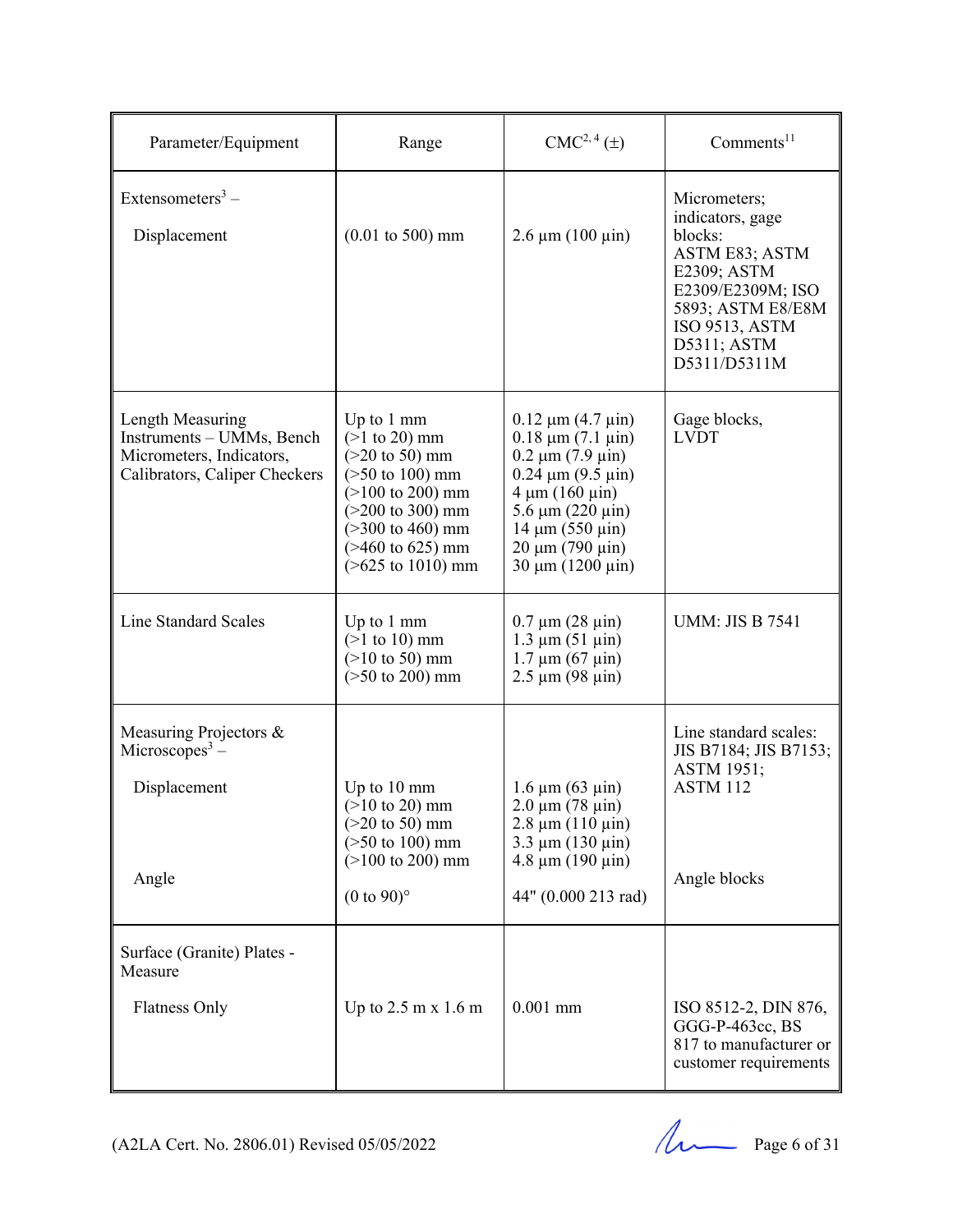#### III. Dimensional Testing/Calibration

| Parameter/Equipment                                                                                                                                     | Range                                                                                                                                                                         | $CMC2, 5(\pm)$                                                                                                                                                     | Comments <sup>11</sup>                                                                                                                       |
|---------------------------------------------------------------------------------------------------------------------------------------------------------|-------------------------------------------------------------------------------------------------------------------------------------------------------------------------------|--------------------------------------------------------------------------------------------------------------------------------------------------------------------|----------------------------------------------------------------------------------------------------------------------------------------------|
| <b>Linear Measurement</b><br>(Single Axis) <sup>3, 7</sup>                                                                                              | Up to $0.2 \text{ m}$<br>$(>0.2 \text{ to } 0.5) \text{ m}$<br>$(>0.5 \text{ to } 1.0) \text{ m}$<br>$(>1.0 \text{ to } 5.0) \text{ m}$<br>$($ >5.0 to 10.0) m<br>Up to 50 mm | $0.15$ mm $(0.0059$ in)<br>$0.7$ mm $(0.028$ in)<br>$0.9$ mm $(0.035$ in)<br>$2 \text{ mm } (0.079 \text{ in})$<br>$3.3$ mm $(0.13$ in)<br>$3.0 \mu m (120 \mu m)$ | Length standards<br>Measuring projector                                                                                                      |
| Inspection Fixtures –<br>Length, Single Axis<br>(Straight Edges, Knife<br>$Edges)^{12}$                                                                 | Up to 500 mm                                                                                                                                                                  | $2.6 \mu m (79 \mu m)$                                                                                                                                             | <b>LVDT</b> ; DIN 874;<br><b>JIS B 7514</b>                                                                                                  |
| Inspection Fixtures –<br>Length, Two Axis (V-<br>Blocks, Bar Parallels, 1-2-3<br>Blocks, Squares, Sine Bars,<br>Sine Plates, Angle Irons) <sup>12</sup> |                                                                                                                                                                               |                                                                                                                                                                    | BS 3731; BS 3064;<br>JIS B 7523; JIS B 7526;<br>JIS B 7539; JIS B 7540;<br>JIS B 7514;<br>DIN 875; DIN 875-1; DIN<br>874; DIN 2273; DIN 2274 |
| Flatness                                                                                                                                                | Up to 500 mm                                                                                                                                                                  | $5.6 \mu m (220 \mu m)$                                                                                                                                            | LVDT, granite plate                                                                                                                          |
| Angle                                                                                                                                                   | Up to $60^\circ$<br>$(5 \text{ to } 60)$ °<br>$($ >60 to 180) $^{\circ}$<br>$(0.5 \text{ to } 60)$ °                                                                          | 4" (0.000 019 rad)<br>0.6R<br>1.0R<br>36" (0.000 17 rad)                                                                                                           | Sine bar, granite plate<br>bevel protractor<br>Measuring projector                                                                           |
| Parallelism                                                                                                                                             | Up to 200 mm                                                                                                                                                                  | $3.0 \mu m (120 \mu m)$                                                                                                                                            | LVDT, granite plate                                                                                                                          |
| Perpendicularity                                                                                                                                        | Up to 600 mm                                                                                                                                                                  | $2.8 \mu m (110 \mu m)$                                                                                                                                            | Square, granite plate, gage<br>blocks                                                                                                        |

(A2LA Cert. No. 2806.01) Revised 05/05/2022 Page 7 of 31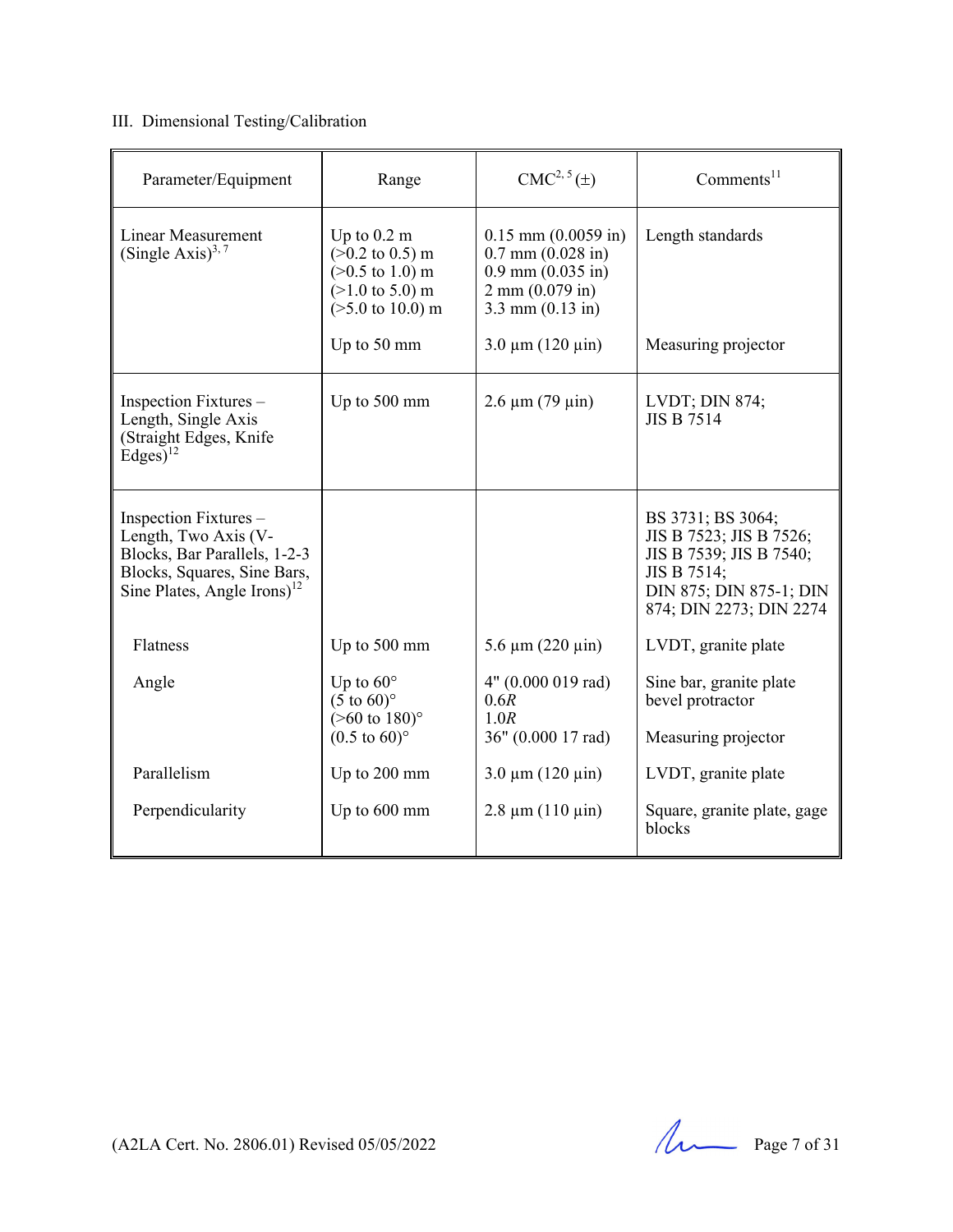#### IV. Electrical – DC/Low Frequency

| Parameter/Equipment                  | Range                                                                                                                                                                                                                                                      | $CMC2, 16(\pm)$                                                                                                                               | Comments <sup>11</sup>              |
|--------------------------------------|------------------------------------------------------------------------------------------------------------------------------------------------------------------------------------------------------------------------------------------------------------|-----------------------------------------------------------------------------------------------------------------------------------------------|-------------------------------------|
| DC Voltage – Measure <sup>3</sup>    | 0 <sub>m</sub><br>$0.2 \mu V$ to $200 \text{ mV}$<br>$200 \text{ mV}$ to $2 \text{V}$<br>$(2 \text{ to } 20)$ V<br>$(20 \text{ to } 200) \text{ V}$<br>$(200 \text{ to } 1000) \text{ V}$                                                                  | $0.4 \mu V$<br>$9.5 \mu V/V$<br>$10 \mu V/V$<br>$7.9 \mu V/V$<br>$13 \mu V/V$<br>$13 \mu V/V$                                                 | Fluke 8588A,<br>Keysight 3458A      |
| $DC$ Voltage – Generate <sup>3</sup> | 0 <sub>m</sub><br>1 <sub>V</sub><br>10 V<br>0.1 $\mu$ V to 220 mV<br>220 mV to 2.2 V<br>$(2.2 \text{ to } 11)$ V<br>$(11 \text{ to } 22)$ V<br>$(22 \text{ to } 220)$ V<br>$(22 \text{ to } 1100)$ V                                                       | $0.54 \mu V$<br>$6 \mu V/V$<br>$3.9 \mu V/V$<br>$9.2 \mu V/V$<br>$7.0 \mu V/V$<br>$7 \mu V/V$<br>$4 \mu V/V$<br>$9.2 \mu V/V$<br>$11 \mu V/V$ | Fluke 5522A,<br>Fluke 5730A         |
| DC High Voltage -<br>Measure $3$     | $(1000 \text{ to } 4000) \text{ V}$<br>(4000 to 5000) V<br>(5000 to 9000) V<br>(9000 to 10 000) V<br>$(10\ 000\ to\ 30\ 000)$ V                                                                                                                            | 1.3 V<br>1.6V<br>2.8 V<br>3.2 V<br>9.1 V                                                                                                      | Vitrek 4700,<br>HVL-35,<br>$HVP-35$ |
| $DC$ Current – Measure <sup>3</sup>  | $0 \mu A$<br>$(0 \text{ to } 20) \mu\text{A}$<br>$(20 \text{ to } 200) \mu A$<br>$(0.2 \text{ to } 1) \text{ mA}$<br>(1 to 2) mA<br>$(2 \text{ to } 20) \text{ mA}$<br>$(20 \text{ to } 200) \text{ mA}$<br>200 mA to 2 A<br>(2 to 30) A                   | $0.42$ nA<br>1 nA<br>$2.6$ nA<br>15 nA<br>25 nA<br>$0.3 \mu A$<br>$12 \mu A$<br>$0.4 \text{ mA}$<br>$27 \text{ mA}$                           | Fluke 8588A,<br>Keysight 3458A      |
| $DC$ Current – Generate <sup>3</sup> | 0 <sub>mA</sub><br>$(10 \text{ to } 220) \mu A$<br>$220 \mu A$ to $2.2 \mu A$<br>$(2.2 \text{ to } 22) \text{ mA}$<br>$(22 \text{ to } 220) \text{ mA}$<br>220 mA to 2.2 A<br>$(2.2 \text{ to } 3)$ A<br>$(3 \text{ to } 10)$ A<br>$(10 \text{ to } 20)$ A | $0.62$ nA<br>$8.3 \text{ nA}$<br>$0.072 \mu A$<br>$0.72 \mu A$<br>$9.2 \mu A$<br>$170 \mu A$<br>$1.2 \text{ mA}$<br>5.5 mA<br>$21 \text{ mA}$ | Fluke 5730A                         |

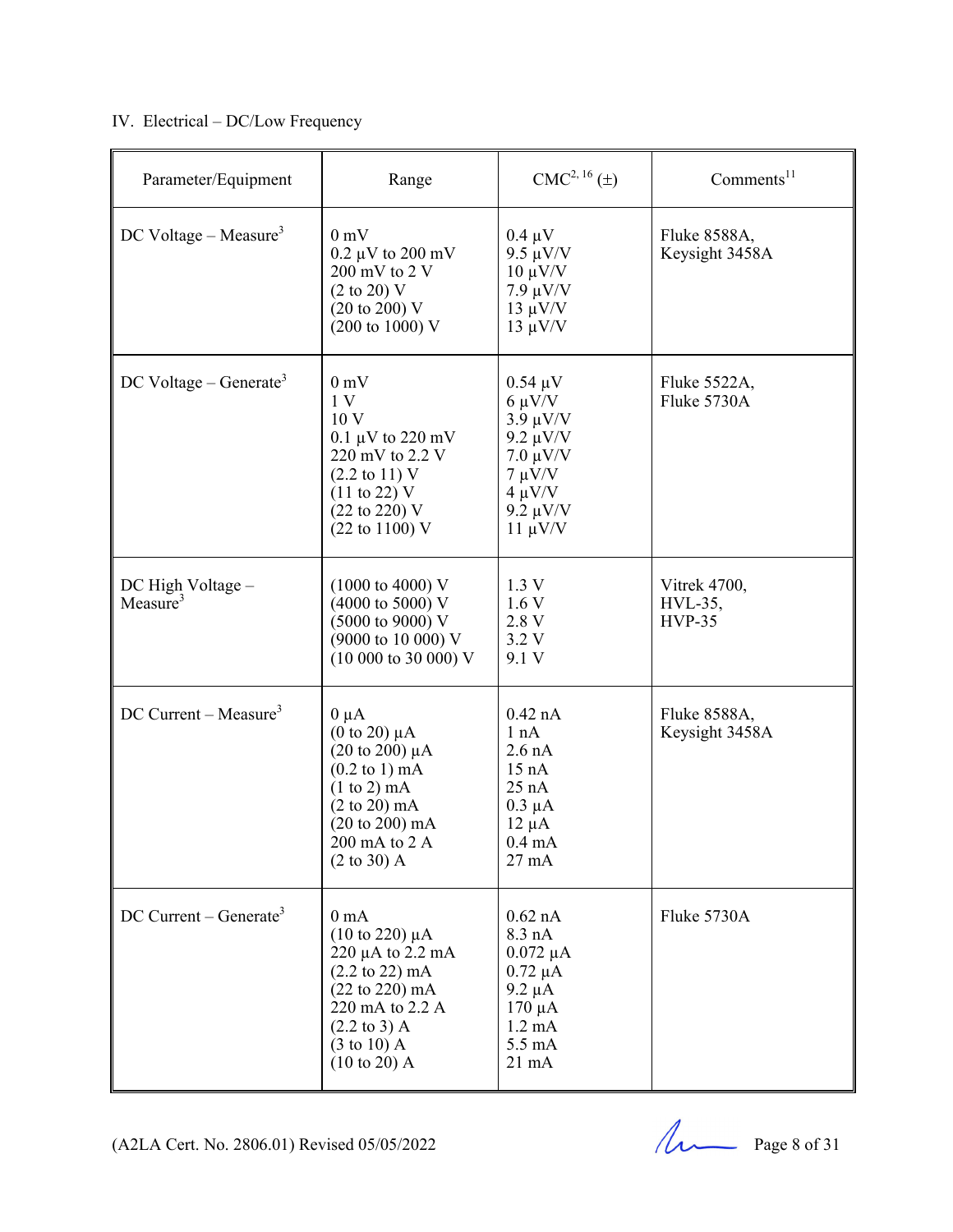| Parameter/Equipment                            | Range                                                                                                                                                                                                                                                                                                                                                        | $CMC2, 16(\pm)$                                                                                                                                                                                                                                                                                                                                                                         | Comments $11$                             |
|------------------------------------------------|--------------------------------------------------------------------------------------------------------------------------------------------------------------------------------------------------------------------------------------------------------------------------------------------------------------------------------------------------------------|-----------------------------------------------------------------------------------------------------------------------------------------------------------------------------------------------------------------------------------------------------------------------------------------------------------------------------------------------------------------------------------------|-------------------------------------------|
| $DC$ Current – Generate <sup>3</sup><br>(cont) | $(20 \text{ to } 150)$ A<br>$(150 \text{ to } 500)$ A<br>$(500 \text{ to } 1000)$ A                                                                                                                                                                                                                                                                          | 1A<br>2.5A<br>4.6A                                                                                                                                                                                                                                                                                                                                                                      | Fluke 5522A<br>Fluke 5500A/Coil           |
| Resistance – Measure <sup>3</sup>              | $0\Omega$<br>$(0 \text{ to } 2) \Omega$<br>$(2 \text{ to } 20) \Omega$<br>$(20 \text{ to } 200) \Omega$<br>200 $\Omega$ to 2 k $\Omega$<br>$(2 \text{ to } 20) \text{ k}\Omega$<br>$(20 \text{ to } 200) \text{ k}\Omega$<br>$200 \text{ k}\Omega$ to $2 \text{ M}\Omega$<br>$(2 \text{ to } 20) \text{ M}\Omega$<br>(20 to 100) $M\Omega$<br>100 MΩ to 1 GΩ | $4 \mu\Omega$<br>$25 \mu\Omega/\Omega$<br>$25 \mu\Omega/\Omega$<br>$18$ μΩ/Ω<br>$18 \mu\Omega/\Omega$<br>19 μ $\Omega/\Omega$<br>$19 \muΩ/Ω$<br>$29 \mu\Omega/\Omega$<br>73 $\mu\Omega/\Omega$<br>580 $\mu\Omega/\Omega$<br>11 m $\Omega/\Omega$                                                                                                                                        | Fluke 8588A,<br>Keysight 3458A,<br>MetCal |
| Resistance – Generate <sup>3</sup>             | $0\Omega$<br>$1 \Omega$<br>$1.9 \Omega$<br>$10 \Omega$<br>$19 \Omega$<br>$100 \Omega$<br>$190 \Omega$<br>$1 \text{ k}\Omega$<br>$1.9 k\Omega$<br>$10 \text{ k}\Omega$<br>$19 k\Omega$<br>$100 \text{ k}\Omega$<br>$190 \text{ k}\Omega$<br>$1 M\Omega$<br>$1.9 M\Omega$<br>$10 \text{ M}\Omega$<br>$19 \text{ M}\Omega$<br>$100 \text{ M}\Omega$             | $40 \mu\Omega$<br>95 $\mu\Omega/\Omega$<br>98 μ $\Omega/\Omega$<br>$25 \mu\Omega/\Omega$<br>$25 \mu\Omega/\Omega$<br>13 μ $\Omega/\Omega$<br>13 μ $\Omega/\Omega$<br>$10$ μΩ/Ω<br>$10 \muΩ/Ω$<br>$10 \muΩ/Ω$<br>$10 \muΩ/Ω$<br>$12 \muΩ/Ω$<br>$12 \mu\Omega/\Omega$<br>$17 \mu\Omega/\Omega$<br>$22 \mu\Omega/\Omega$<br>$45 \mu\Omega/\Omega$<br>60 $\mu\Omega/\Omega$<br>$120 \muΩ/Ω$ | Fluke 5730A                               |

(A2LA Cert. No. 2806.01) Revised  $05/05/2022$  Page 9 of 31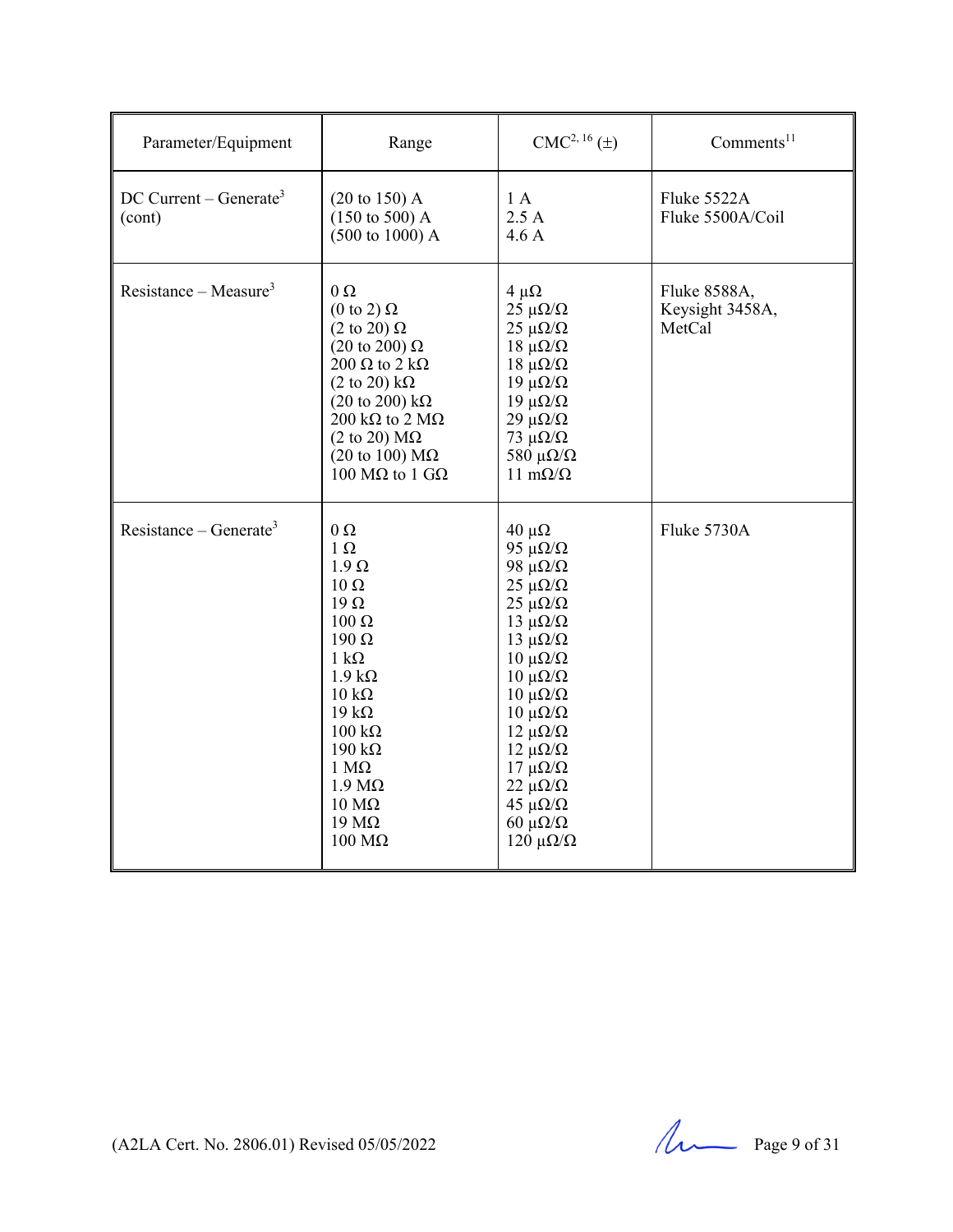| Parameter/Equipment                 | Range                                                                                                                                                                                                                                                                                                                                                                                                                                                                                                                                                                                                                                                           | $CMC2, 16(\pm)$                                                                                                                                                                                                                                                                                                                                                                                              | Comments <sup>11</sup> |
|-------------------------------------|-----------------------------------------------------------------------------------------------------------------------------------------------------------------------------------------------------------------------------------------------------------------------------------------------------------------------------------------------------------------------------------------------------------------------------------------------------------------------------------------------------------------------------------------------------------------------------------------------------------------------------------------------------------------|--------------------------------------------------------------------------------------------------------------------------------------------------------------------------------------------------------------------------------------------------------------------------------------------------------------------------------------------------------------------------------------------------------------|------------------------|
| $Resistance - Generate^3$<br>(cont) | $(0 \text{ to } 11) \Omega$<br>$(11 \text{ to } 33) \Omega$<br>$(33 \text{ to } 110) \Omega$<br>$(110 \text{ to } 330) \Omega$<br>$(330 \text{ to } 1100) \Omega$<br>$(1.1 \text{ to } 3.3) \text{ k}\Omega$<br>$(3.3 \text{ to } 11) \text{ k}\Omega$<br>$(11 \text{ to } 33) \text{ k}\Omega$<br>$(33 \text{ to } 110) \text{ k}\Omega$<br>$(110 \text{ to } 330) \text{ k}\Omega$<br>$(330 \text{ to } 1100) \text{ kΩ}$<br>$(1.1 \text{ to } 3.3) \text{ M}\Omega$<br>$(3.3 \text{ to } 11) \text{ M}\Omega$<br>$(11 \text{ to } 33) \text{ M}\Omega$<br>$(33 \text{ to } 110) \text{ M}\Omega$<br>$(110 \text{ to } 330) \text{ MΩ}$<br>(330 to 1100) $MΩ$ | $0.0015 \Omega$<br>$0.0025 \Omega$<br>$0.0048 \Omega$<br>44 $\mu\Omega/\Omega$<br>43 $\mu\Omega/\Omega$<br>$47 \mu\Omega/\Omega$<br>$36 \mu\Omega/\Omega$<br>$46 \mu\Omega/\Omega$<br>$37 \mu\Omega/\Omega$<br>52 $\mu\Omega/\Omega$<br>$39 \mu\Omega/\Omega$<br>$88 \mu\Omega/\Omega$<br>$160 \muΩ/Ω$<br>490 μ $\Omega/\Omega$<br>$840 \muΩ/Ω$<br>$4 \text{ m}\Omega/\Omega$<br>$17 \text{ m}\Omega/\Omega$ | Fluke $5522A$          |

| Parameter/Range                     | Frequency                                                                                                                                                                                                                                                                                         | $CMC2, 16(\pm)$                                                                                                                                                                                                             | $Comments^{11}$                |
|-------------------------------------|---------------------------------------------------------------------------------------------------------------------------------------------------------------------------------------------------------------------------------------------------------------------------------------------------|-----------------------------------------------------------------------------------------------------------------------------------------------------------------------------------------------------------------------------|--------------------------------|
| $AC$ Voltage – Measure <sup>3</sup> |                                                                                                                                                                                                                                                                                                   |                                                                                                                                                                                                                             |                                |
| $(10 \text{ to } 100) \text{ mV}$   | 10 Hz to $2$ kHz<br>$(2 \text{ to } 30) \text{ kHz}$<br>$(30 \text{ to } 100) \text{ kHz}$<br>$(100 \text{ to } 300) \text{ kHz}$<br>300 kHz to 1 MHz                                                                                                                                             | $0.01\% + 3.9 \mu V$<br>$0.01\% + 5.5 \,\mu\text{V}$<br>$0.07\% + 36.1 \,\mu\text{V}$<br>$0.3\% + 130 \,\mu\text{V}$<br>$1.3\% + 230 \,\mu\text{V}$                                                                         | Fluke 8588A,<br>Keysight 3458A |
| $100 \text{ mV}$ to $1 \text{V}$    | 10 Hz to $2$ kHz<br>$(2 \text{ to } 10) \text{ kHz}$<br>$(10 \text{ to } 30) \text{ kHz}$<br>$(30 \text{ to } 100) \text{ kHz}$<br>(100 to 300) kHz<br>300 kHz to 1 MHz<br>(1 to 2) MHz<br>$(2 \text{ to } 4) \text{ MHz}$<br>$(4 \text{ to } 8) \text{ MHz}$<br>$(8 \text{ to } 10) \text{ MHz}$ | $0.01\% + 12 \mu V$<br>$0.02\% + 19 \mu V$<br>$0.04\% + 37 \mu V$<br>$0.10 \% + 95 \mu V$<br>$0.10\% + 95 \mu V$<br>$1.4\% + 1.4$ mV<br>$2.4\% + 2.3$ mV<br>$6.4\% + 6.4$ mV<br>$10\% + 10\,\mathrm{mV}$<br>$18\% + 18\ mV$ |                                |

(A2LA Cert. No. 2806.01) Revised 05/05/2022 Page 10 of 31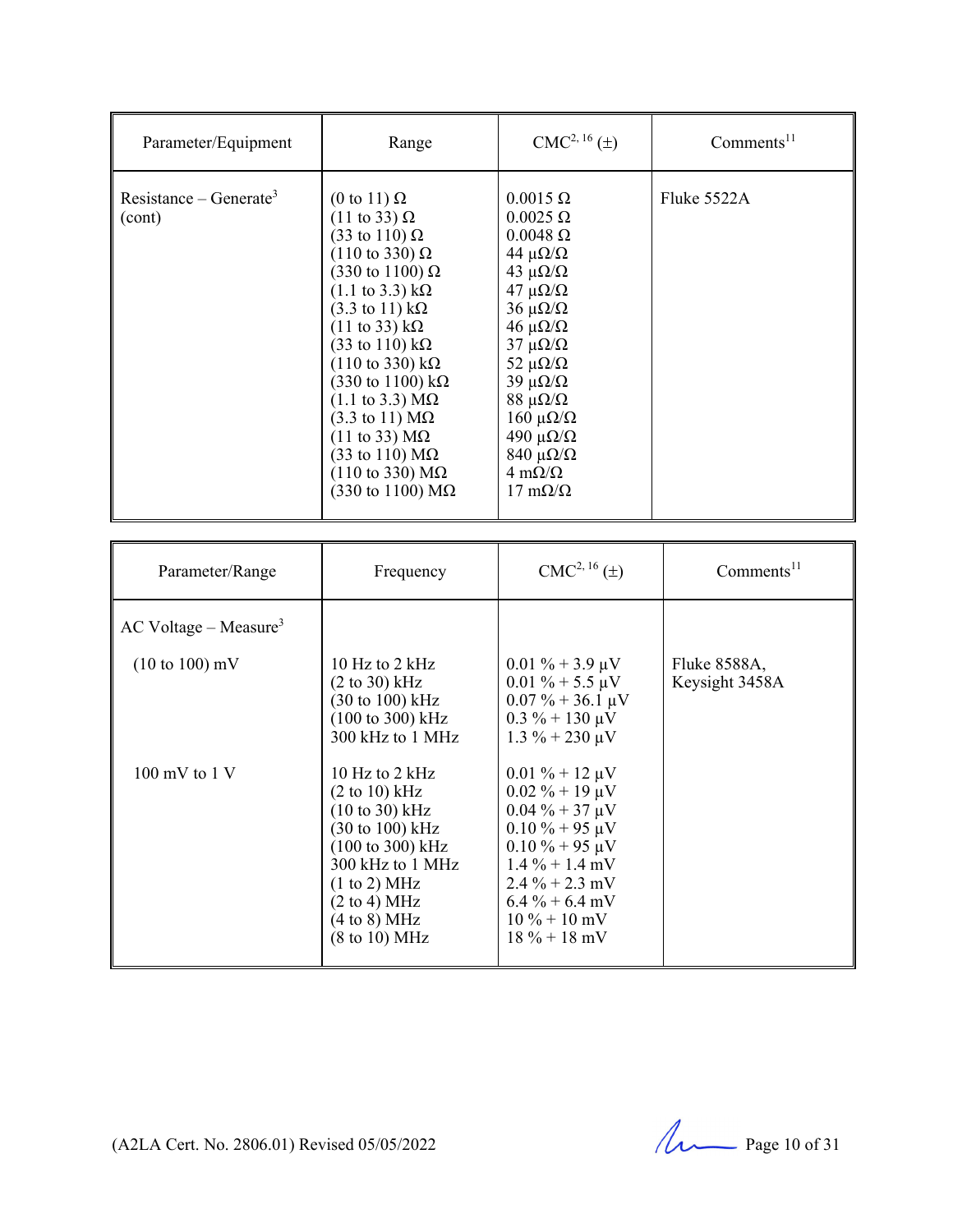| Parameter/Range                               | Frequency                                                                                                                                                                                          | $CMC2, 16(\pm)$                                                                                                                                                                                                                      | Comments <sup>11</sup>         |
|-----------------------------------------------|----------------------------------------------------------------------------------------------------------------------------------------------------------------------------------------------------|--------------------------------------------------------------------------------------------------------------------------------------------------------------------------------------------------------------------------------------|--------------------------------|
| $AC$ Voltage – Measure <sup>3</sup><br>(cont) |                                                                                                                                                                                                    |                                                                                                                                                                                                                                      |                                |
| (1 to 10) V                                   | 10 Hz to 2 kHz<br>(2 to 10) kHz<br>$(10 to 30)$ kHz<br>$(30 \text{ to } 100) \text{ kHz}$<br>(100 to 300) kHz<br>300 kHz to 1 MHz<br>(1 to 2) MHz<br>(2 to 4) MHz<br>(4 to 8) MHz<br>(8to 10) MHz  | $0.01\% + 120 \,\mu\text{V}$<br>$0.02\% + 190 \mu V$<br>$0.04\% + 370 \mu V$<br>$0.10\% + 950 \mu V$<br>$0.39\% + 3.9$ mV<br>$1.4\% + 14$ mV<br>$2.3 \% + 23 mV$<br>$6.4\% + 64$ mV<br>$10\% + 100\,\mathrm{mV}$<br>$17 \% + 180$ mV | Fluke 8588A,<br>Keysight 3458A |
| $(10 \text{ to } 100)$ V                      | 10 Hz to 2 kHz<br>$(2 \text{ to } 10) \text{ kHz}$<br>$(10 to 30)$ kHz<br>$(30 \text{ to } 100) \text{ kHz}$<br>(100 to 300) kHz<br>300 kHz to 1 MHz                                               | $0.01\% + 1.2$ mV<br>$0.01\% + 1.2$ mV<br>$0.04\% + 3.7$ mV<br>$0.10\% + 9.5$ mV<br>$0.62 \% + 39$ mV<br>$1.8\% + 140$ mV                                                                                                            |                                |
| $(100 \text{ to } 1000) \text{ V}$            | 40 Hz to 2 kHz<br>(2 to 10) kHz<br>$(10 to 30)$ kHz<br>$(30 \text{ to } 100) \text{ kHz}$                                                                                                          | $0.02 \% + 14$ mV<br>$0.02 \% + 14 mV$<br>$0.04\% + 37$ mV<br>$0.10\% + 96$ mV                                                                                                                                                       |                                |
| $AC Voltage3 - Generate3$                     |                                                                                                                                                                                                    |                                                                                                                                                                                                                                      |                                |
| $(2.2 \text{ to } 22) \text{ mV}$             | (10 to 20) Hz<br>(20 to 40) Hz<br>$(40 \text{ to } 20) \text{ kHz}$<br>$(20 \text{ to } 50)$ kHz<br>$(50 \text{ to } 100) \text{ kHz}$<br>(100 to 300) kHz<br>(300 to 500) kHz<br>500 kHz to 1 MHz | $0.02\% + 0.8 \,\mu\text{V}$<br>$0.01\% + 0.7 \mu V$<br>$0.01\% + 0.7 \mu V$<br>$0.02\% + 0.9 \mu V$<br>$0.05 \% + 1.4 \mu V$<br>$0.11 \% + 2.4 \mu V$<br>$0.14\% + 3.3 \mu V$<br>$0.27 \% + 7.4 \mu V$                              | Fluke 5522A,<br>Fluke 5730A    |

(A2LA Cert. No. 2806.01) Revised 05/05/2022 Page 11 of 31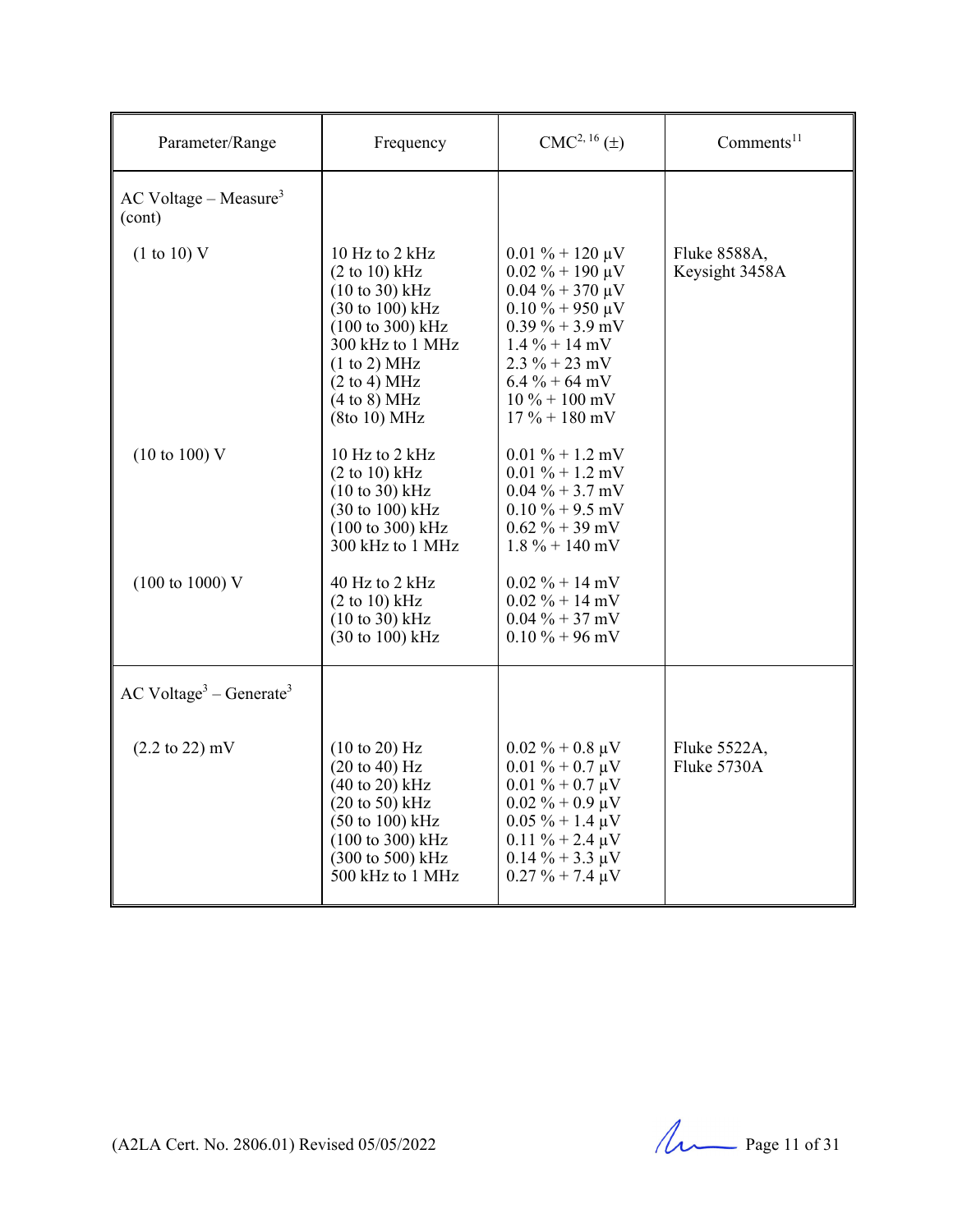| Parameter/Range                     | Frequency                                                                                                                                                                                                                                            | $CMC2, 16(\pm)$                                                                                                                                                                                       | Comments $11$               |
|-------------------------------------|------------------------------------------------------------------------------------------------------------------------------------------------------------------------------------------------------------------------------------------------------|-------------------------------------------------------------------------------------------------------------------------------------------------------------------------------------------------------|-----------------------------|
| $AC Voltage3 – Generate3$<br>(cont) |                                                                                                                                                                                                                                                      |                                                                                                                                                                                                       |                             |
| $(22 \text{ to } 220) \text{ mV}$   | $(10 \text{ to } 20)$ Hz<br>$(20 \text{ to } 40)$ Hz<br>40 Hz to 20 kHz<br>$(20 \text{ to } 50)$ kHz<br>$(50 \text{ to } 100) \text{ kHz}$<br>$(100 \text{ to } 300) \text{ kHz}$<br>$(300 \text{ to } 500) \text{ kHz}$<br>500 kHz to 1 MHz         | $0.02\% + 5.3 \mu V$<br>$0.01 \% + 2.3 \mu V$<br>$0.01 \% + 2.1 \mu V$<br>$0.01 \% + 4.4 \mu V$<br>$0.03 \% + 11 \mu V$<br>$0.06\% + 22 \mu V$<br>$0.06\% + 29 \mu V$<br>$0.27 \% + 56 \mu V$         | Fluke 5522A,<br>Fluke 5730A |
| 220 mV to 2.2 V                     | $(10 \text{ to } 20)$ Hz<br>$(20 \text{ to } 40) \text{ Hz}$<br>40 Hz to 20 kHz<br>$(20 \text{ to } 50)$ kHz<br>$(50 \text{ to } 100) \text{ kHz}$<br>$(100 \text{ to } 300) \text{ kHz}$<br>$(300 \text{ to } 500) \text{ kHz}$<br>500 kHz to 1 MHz | $0.03 \% + 49 \mu V$<br>$0.01 \% + 19 \mu V$<br>$0.01\% + 19 \mu V$<br>$0.01 \% + 25 \mu V$<br>$0.01 \% + 64 \mu V$<br>$0.04\% + 130 \,\mu\text{V}$<br>$0.11 \% + 280 \mu V$<br>$0.18 \% + 550 \mu V$ |                             |
| $(2.2 \text{ to } 22) \text{ V}$    | (10 to 20) Hz<br>$(20 \text{ to } 40) \text{ Hz}$<br>40 Hz to 20 kHz<br>$(20 \text{ to } 50)$ kHz<br>$(50 \text{ to } 100) \text{ kHz}$<br>$(100 \text{ to } 300) \text{ kHz}$<br>$(300 \text{ to } 500) \text{ kHz}$<br>500 kHz to 1 MHz            | $0.02\% + 0.5$ mV<br>$0.03\% + 0.5$ mV<br>$0.01\% + 0.1$ mV<br>$0.004\% + 0.1$ mV<br>$0.01\% + 0.2$ mV<br>$0.01\% + 0.8$ mV<br>$0.02\% + 2.2\,\text{mV}$<br>$0.09\% + 3.8$ mV                         |                             |
| $(22 \text{ to } 220)$ V            | (10 to 40) Hz<br>$40$ Hz to $20$ kHz<br>$(20 \text{ to } 50)$ kHz<br>$(50 \text{ to } 100) \text{ kHz}$                                                                                                                                              | $0.02\% + 5.2$ mV<br>$0.01\% + 2.0$ mV<br>$0.01\% + 1.5$ mV<br>$0.01\% + 1.9$ mV                                                                                                                      |                             |
| $(220 \text{ to } 1100) \text{ V}$  | 50 Hz to 1 kHz                                                                                                                                                                                                                                       | $0.01\% + 19$ mV                                                                                                                                                                                      |                             |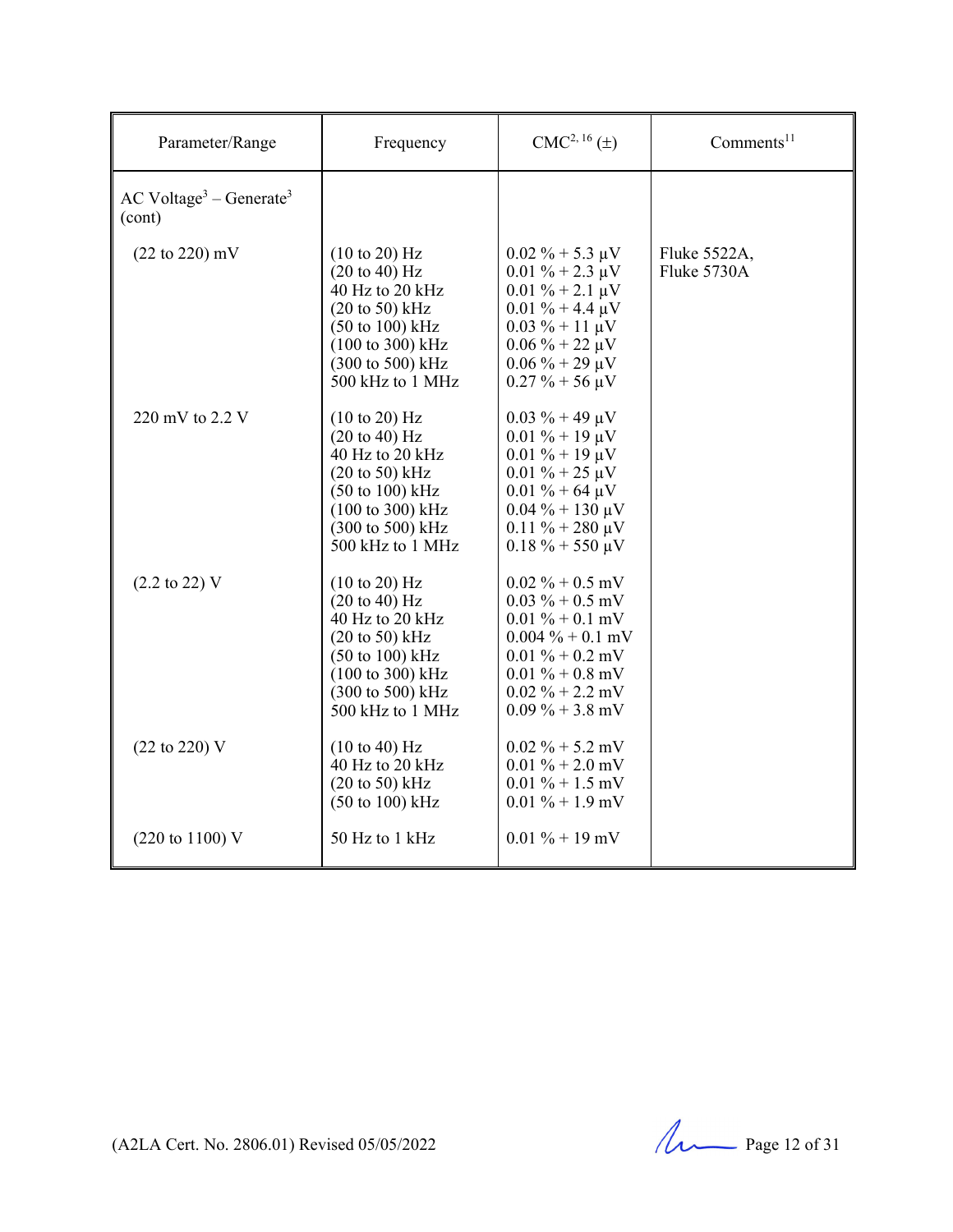| Parameter/Range                                                                                                               | Frequency                                                                                                                  | $CMC2, 16(\pm)$                                                                   | Comments $11$                  |
|-------------------------------------------------------------------------------------------------------------------------------|----------------------------------------------------------------------------------------------------------------------------|-----------------------------------------------------------------------------------|--------------------------------|
| AC High Voltage -<br>Measure<br>$(1 \text{ to } 5)$ kV<br>$(5 \text{ to } 10) \text{ kV}$<br>$(10 \text{ to } 30) \text{ kV}$ | 50/60 Hz                                                                                                                   | 5.3 V<br>10 <sub>V</sub><br>30V                                                   | Vitrek 4700,<br>$HVL-35$       |
| $AC$ Current – Measure <sup>3</sup>                                                                                           |                                                                                                                            |                                                                                   |                                |
| $(10 \text{ to } 100) \mu\text{A}$                                                                                            | 10 Hz to 2 kHz<br>(2 to 10) kHz                                                                                            | $0.01\% + 0.033 \mu A$<br>$0.01\% + 0.033 \mu A$                                  | Fluke 8588A,<br>Keysight 3458A |
| $100 \mu A$ to $1 \text{ mA}$                                                                                                 | 10 Hz to 2 kHz<br>(2 to 10) kHz<br>$(10 to 30)$ kHz                                                                        | $0.04\% + 0.042 \mu A$<br>$0.04\% + 0.078\ \mu A$<br>$0.07\% + 0.10 \mu A$        |                                |
| $(1 to 10)$ mA                                                                                                                | 10 Hz to 2 kHz<br>(2 to 10) kHz<br>$(10 to 30)$ kHz                                                                        | $0.04\% + 0.4 \mu A$<br>$0.04 \% + 0.8 \mu A$<br>$0.07\% + 1.0 \mu A$             |                                |
| $(10 \text{ to } 100) \text{ mA}$                                                                                             | 10 Hz to 2 kHz<br>$(2 to 10)$ kHz<br>$(10 \text{ to } 30) \text{ kHz}$                                                     | $0.04\% + 4.1 \mu A$<br>$0.08\% + 7.7 \mu A$<br>$0.07\% + 9.9 \mu A$              |                                |
| 100 mA to 1 A                                                                                                                 | 10 Hz to 2 kHz<br>$(2 \text{ to } 10) \text{ kHz}$<br>$(10 to 30)$ kHz                                                     | $0.04\% + 0.04 \text{ mA}$<br>$0.08\% + 0.08$ mA<br>$0.10\% + 0.1 \text{ mA}$     |                                |
| (1 to 30) A                                                                                                                   | 1 Hz to 2 kHz<br>(2 to 10) kHz                                                                                             | $0.26\% + 0.5 \mu A$<br>$0.26 \% + 0.8 \mu A$                                     |                                |
| $AC$ Current – Generate <sup>3</sup>                                                                                          |                                                                                                                            |                                                                                   |                                |
| $(0.1 \text{ to } 220) \mu A$                                                                                                 | (1 to 100) Hz<br>$(100 \text{ to } 500) \text{ Hz}$<br>500 Hz to 1 kHz<br>(1 to 5) kHz<br>$(5 \text{ to } 10) \text{ kHz}$ | $0.011 \mu A$<br>$0.088 \mu A$<br>$0.030 \mu A$<br>$0.030 \mu A$<br>$0.073 \mu A$ | Fluke 5730A                    |
| $200 \mu A$ to $2.2 \mu A$                                                                                                    | (1 to 100) Hz<br>(1 to 5) kHz<br>5 kHz to 10) kHz                                                                          | $0.075$ mA<br>$0.03 \text{ mA}$<br>$0.073$ mA                                     |                                |

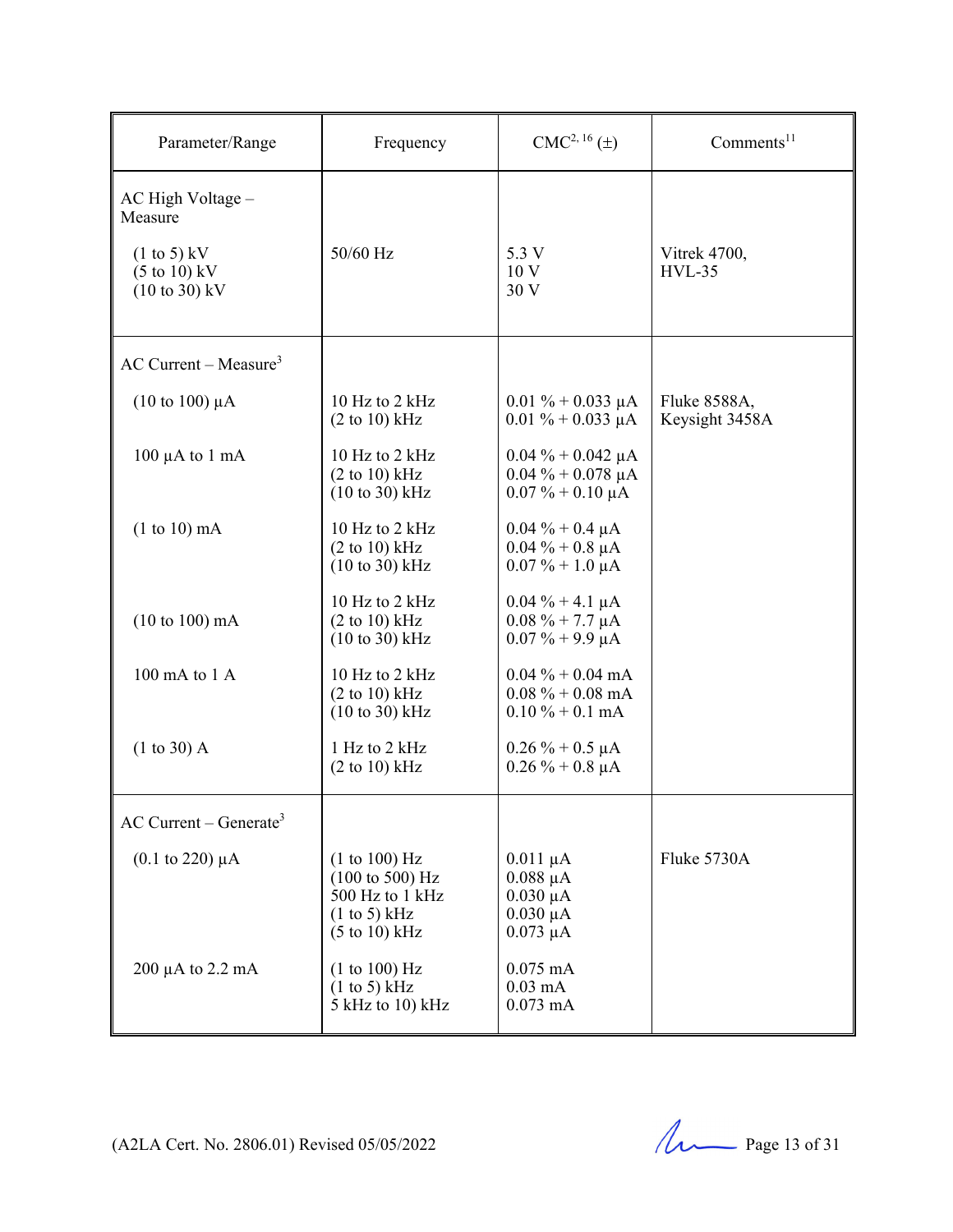| Parameter/Range                                | Frequency                                                                | $CMC2, 16(\pm)$                                           | Comments <sup>11</sup>                      |
|------------------------------------------------|--------------------------------------------------------------------------|-----------------------------------------------------------|---------------------------------------------|
| $AC$ Current – Generate <sup>3</sup><br>(cont) |                                                                          |                                                           |                                             |
| $(2.2 \text{ to } 22) \text{ mA}$              | (1 to 100) Hz<br>(1 to 5) kHz<br>$(5 \text{ to } 10) \text{ kHz}$        | $0.0006 \text{ mA}$<br>$0.0002 \text{ mA}$<br>$0.0005$ mA | Fluke 5730A                                 |
| $(22 \text{ to } 220) \text{ mA}$              | (1 to 100) Hz<br>(1 to 5) kHz<br>$(5 \text{ to } 10) \text{ kHz}$        | $0.005$ mA<br>$0.002$ mA<br>$0.005$ mA                    |                                             |
| 220 mA to 2.2 A                                | (1 to 100) Hz<br>(1 to 5) kHz<br>$(5 \text{ to } 10) \text{ kHz}$        | 0.06A<br>0.02 A<br>0.05A                                  |                                             |
| $(2.2 \text{ to } 11) \text{ A}$               | 1 Hz to 1 kHz<br>(1 to 5) kHz<br>$(5 \text{ to } 10) \text{ kHz}$        | 0.04 A<br>0.001 A<br>0.01 A                               |                                             |
| $(11 \text{ to } 20.5)$ A                      | $(45 \text{ to } 100) \text{ Hz}$<br>$100$ Hz to $1$ kHz<br>(1 to 5) kHz | 0.02 A<br>0.01A<br>0.01A                                  |                                             |
| $(20.5 \text{ to } 220)$ A                     | $(45 \text{ to } 65) \text{ Hz}$                                         | 0.01 A                                                    |                                             |
| $(220 \text{ to } 1000)$ A                     | $(45 \text{ to } 65) \text{ Hz}$                                         | 0.92A                                                     | Fluke 5522A,<br>Fluke 5500A/coil,<br>MetCal |

(A2LA Cert. No. 2806.01) Revised 05/05/2022 Page 14 of 31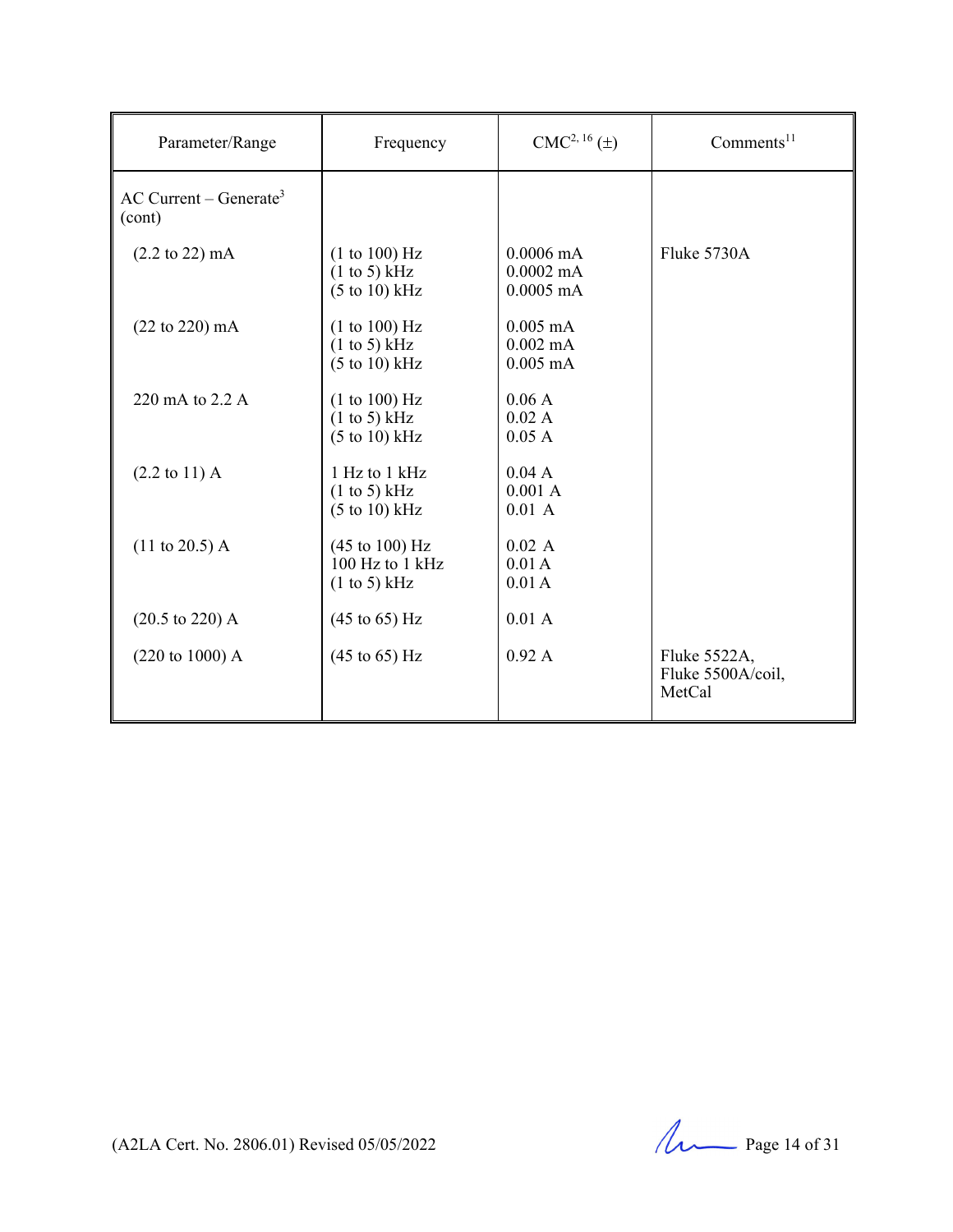| Parameter/Range      | Frequency                                          | $CMC2, 16(\pm)$           | Comments <sup>11</sup> |
|----------------------|----------------------------------------------------|---------------------------|------------------------|
| Capacitance, Measure |                                                    |                           |                        |
| 10pF                 | 100 kHz to 1 MHz<br>(1 to 2) MHz                   | $0.3\%$<br>$1\%$          | Keysight E4980A LCR    |
| 100 pF               | (1 to 2) MHz                                       | $0.3\%$                   |                        |
| 1000                 | $20$ Hz to 1 kHz<br>1 kHz to 1 MHz<br>(1 to 2) MHz | $3\%$<br>$0.3\%$<br>$1\%$ |                        |
| $0.1 \mu F$          | 120 Hz to $100$ kHz                                | $0.3\%$                   |                        |
| $10 \mu F$           | $20$ Hz to $10$ kHz<br>(10 to 100) kHz             | $0.3\%$<br>$7\%$          |                        |

| Parameter/Equipment                          | Range                                                                                                                                                                                                                                                                                                                                                                                                                                                                                                                                                                  | $CMC2, 16(\pm)$                                                                                                                                                                                                                                                                                                                                                                           | Comments <sup>11</sup> |
|----------------------------------------------|------------------------------------------------------------------------------------------------------------------------------------------------------------------------------------------------------------------------------------------------------------------------------------------------------------------------------------------------------------------------------------------------------------------------------------------------------------------------------------------------------------------------------------------------------------------------|-------------------------------------------------------------------------------------------------------------------------------------------------------------------------------------------------------------------------------------------------------------------------------------------------------------------------------------------------------------------------------------------|------------------------|
| Capacitance, Measuring<br><b>Instruments</b> | $(220 \text{ to } 400) \text{ pF}$<br>$(0.4 \text{ to } 3.3) \text{ nF}$<br>$(3.3 \text{ to } 11) \text{ nF}$<br>$(11 \text{ to } 110) \text{ nF}$<br>$(110 \text{ to } 330) \text{ nF}$<br>$(0.33 \text{ to } 1.1) \mu F$<br>$(1.1 \text{ to } 3.3) \mu F$<br>$(3.3 \text{ to } 11) \mu F$<br>$(11 \text{ to } 33) \mu F$<br>$(33 \text{ to } 110) \,\mu\text{F}$<br>$(110 \text{ to } 330) \mu F$<br>$(330 \text{ to } 1100) \mu F$<br>$(1.1 \text{ to } 3.3) \text{ mF}$<br>$(3.3 \text{ to } 11) \text{ mF}$<br>(11 to 33) mF<br>$(33 \text{ to } 110) \text{ mF}$ | $0.5\% + 12pF$<br>$0.5 \% + 12 pF$<br>$0.27 \% + 0.02$ nF<br>$0.27 \% + 0.13 nF$<br>$0.29\% + 0.59$ nF<br>$0.12 \% + 0.002 \mu F$<br>$0.25 \% + 0.006 \mu F$<br>$0.25 \% + 0.019 \mu F$<br>$0.39\% + 0.077 \,\mu F$<br>$0.45 \% + 0.26 \mu F$<br>$0.45 \% + 0.80 \mu F$<br>$0.45 \% + 2.5 \mu F$<br>$0.45 \% + 0.008$ mF<br>$1.1\% + 0.025$ mF<br>$0.76\% + 0.11$ mF<br>$1.2\% + 0.48$ mF | Fluke 5522A            |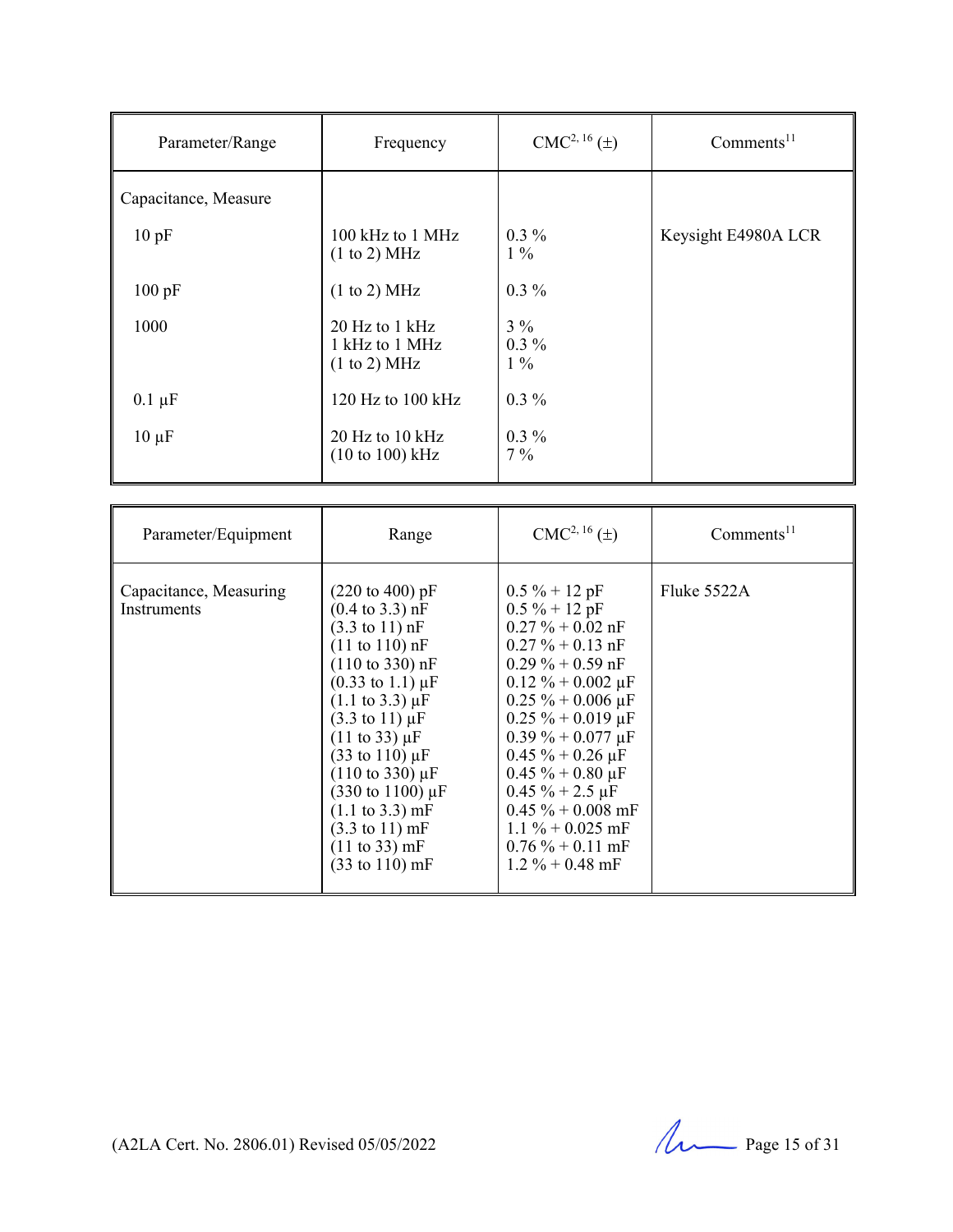| Parameter/Equipment                                             | Range                                                                                                                | $CMC2, 16(\pm)$                                                     | Comments <sup>11</sup> |
|-----------------------------------------------------------------|----------------------------------------------------------------------------------------------------------------------|---------------------------------------------------------------------|------------------------|
| Oscilloscope <sup>3</sup> –                                     |                                                                                                                      |                                                                     |                        |
| DC Voltage<br>$50 \Omega$<br>$1 M\Omega$                        | $(0 \text{ to } 6.6) \text{ V}$<br>(0 to 130) V                                                                      | 0.06V<br>$0.05\% + 0.04$ mV                                         | Fluke 5520A/SC1100     |
| Flatness                                                        |                                                                                                                      |                                                                     |                        |
| 50 kHz Reference                                                | 50 kHz to 100 MHz<br>(100to 300) MHz<br>(300 to 600) MHz<br>600 MHz to 1.1 GHz                                       | $2.2\% + 5$ mV<br>$2.4\% + 5$ mV<br>$3.6\% + 5$ mV<br>$2.7\% + 5mV$ |                        |
| Squarewave<br>10 Hz to 10 kHz<br>$50 \Omega$<br>$1 M\Omega$     | 1 mV to 6.6 $V_{p-p}$<br>1 mV to 130 $V_{p-p}$                                                                       | $0.017$ V<br>$0.1 \% + 42 \mu V$                                    |                        |
| <b>Sinewave Flatness</b><br>Relative to 50 kHz<br>5 mV to 5.5 V | 50 kHz to 100 MHz<br>$(100 \text{ to } 300) \text{ MHz}$<br>(300 to 600) MHz                                         | $3.3\% + 5.0$ mV<br>$3.6\% + 5.0$ mV<br>$5.0\% + 5.0$ mV            |                        |
| 5 mV to 3.5 V                                                   | $(0.6 \text{ to } 1.1) \text{ GHz}$                                                                                  | $3.6\% + 4.9$ mV                                                    |                        |
| Rise Time - Generate                                            | $(200 \text{ to } 300) \text{ ps}$<br>1 kHz to 2 MHz                                                                 | $120$ ps                                                            |                        |
|                                                                 | $(200 \text{ to } 350) \text{ ps}$<br>$2$ MHz to $10$ MHz                                                            | $100 \text{ ps}$                                                    |                        |
| Amplitude                                                       | 5 mV to 2.5 V                                                                                                        | $0.3$ mV + 10 %                                                     |                        |
| Time Marker - 50 $\Omega$                                       | 5 s to 50 ms<br>$20 \text{ ms}$ to $100 \text{ ns}$<br>$(50 \text{ to } 20)$ ns<br>$10$ ns<br>$(5 \text{ to } 2)$ ns | $5 \mu s$<br>$50$ ns<br>$0.13$ ps<br>$23$ fs<br>$13$ fs             |                        |
| Wave Generator<br>$50 \Omega$<br>$1 M\Omega$                    | 1.8 mV <sub>pk-pk</sub> to 2.5 V <sub>pk-pk</sub><br>1.8 mV <sub>pk-pk</sub> to 55 V <sub>pk-pk</sub>                | $0.075 \, V_{\rm pk-pk}$<br>1.7 $V_{\rm pk-pk}$                     |                        |

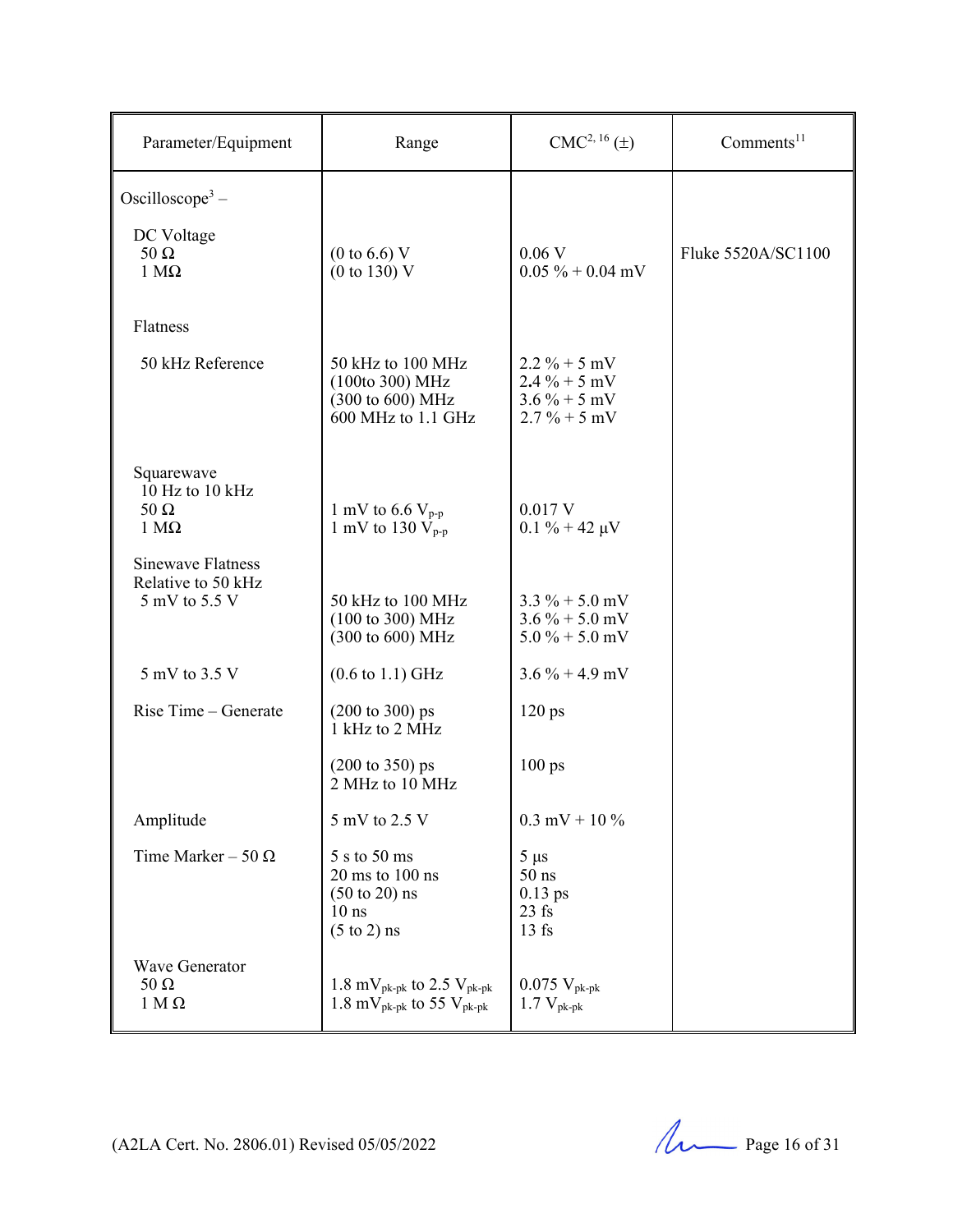| Parameter/Equipment                                                          | Range                                                                                                                                                                                                                                                                                                     | $CMC2, 16(\pm)$                                                                                                                                                                                                                                                                                                                                     | Comments <sup>11</sup> |
|------------------------------------------------------------------------------|-----------------------------------------------------------------------------------------------------------------------------------------------------------------------------------------------------------------------------------------------------------------------------------------------------------|-----------------------------------------------------------------------------------------------------------------------------------------------------------------------------------------------------------------------------------------------------------------------------------------------------------------------------------------------------|------------------------|
| Low Resistance (Earth)<br>Resistance) <sup>3</sup> – Generate                | $10 \text{ m}\Omega$<br>$(100 \text{ to } 500) \text{ m}\Omega$<br>$(0.5 \text{ to } 2) \Omega$<br>$(2 \text{ to } 5) \Omega$<br>(5 to 29.9) $\Omega$<br>(30 to 199.9) Ω<br>$(200 \text{ to } 499) \Omega$<br>500 $\Omega$ to 1.999 k $\Omega$<br>(2 to 4.99) kΩ<br>$(5 \text{ to } 10) \text{ k}\Omega$  | $0.51 \text{ m}\Omega$<br>$0.008 \Omega + 0.4 \%$<br>$0.010 \Omega + 0.2 \%$<br>$0.013 \Omega + 0.24 \%$<br>$0.017 \Omega + 0.16 \%$<br>$0.081 \Omega + 0.15 \%$<br>$0.66 \Omega + 0.12 \%$<br>$1 \Omega + 0.15 \%$<br>$7 \Omega + 0.11 \%$<br>$10 \Omega + 0.15 \%$                                                                                | Fluke 5322A            |
| High Resistance (Insulation<br>Resistance) <sup>3</sup> – Generate           | $(10 \text{ to } 39.99) \text{ kΩ}$<br>(40 to 99.99) kΩ<br>$(100 \text{ to } 199.99) \text{ kΩ}$<br>(200 to 999.99) kΩ<br>(1 to 9.999) $M\Omega$<br>(10 to 999.9) $MΩ$<br>$(1 \text{ to } 10)$ GQ<br>$100$ GΩ                                                                                             | $47 \Omega + 0.16 \%$<br>$23 \Omega + 0.22 \%$<br>$11 \Omega + 0.23 \%$<br>$8.6 \Omega + 0.23 \%$<br>$1.8 \Omega + 0.35 \%$<br>$2.9 \Omega + 0.6 \%$<br>$1.1 M\Omega + 1.2 \%$<br>$3.5 \text{ G}\Omega$                                                                                                                                             | Fluke 5322A,<br>Metcal |
| High Resistance (Insulation<br>Resistance) $3 -$ Source with<br>R Multiplier | $(0.35 \text{ to } 99.99) \text{ G}\Omega$<br>$(100 \text{ to } 999.9)$ GΩ<br>$(1 \text{ to } 10)$ TQ                                                                                                                                                                                                     | $7 M\Omega + 1.3 \%$<br>$2 G\Omega + 2.4 \%$<br>$31 \text{ G}\Omega + 3.5 \%$                                                                                                                                                                                                                                                                       | Fluke 5322A            |
| Ground Bond Resistance-<br>Decade Source, Fixed<br>Points <sup>3</sup>       | $1 \text{ m}\Omega$<br>$14 \text{ mA}$<br>$39 \text{ mA}$<br>94 m $\Omega$<br>$340 \text{ m}\Omega$<br>490 $m\Omega$<br>$960 \text{ m}\Omega$<br>$1.7 \Omega$<br>$4.7 \Omega$<br>$9\Omega$<br>$17 \Omega$<br>$47 \Omega$<br>$90\ \Omega$<br>$170 \Omega$<br>$470 \Omega$<br>$900 \Omega$<br>$1.7 k\Omega$ | $0.2 \text{ m}\Omega$<br>$0.7 \text{ m}\Omega$<br>$1.7 \text{ m}\Omega$<br>$1.8 \text{ m}\Omega$<br>$3.5 \text{ m}\Omega$<br>$3.5 \text{ mA}$<br>$7.9 \text{ m}\Omega$<br>$0.008 \Omega$<br>$0.021 \Omega$<br>$0.036 \Omega$<br>$0.039 \Omega$<br>$0.24 \Omega$<br>$0.40 \Omega$<br>$0.80\ \Omega$<br>$2.0 \Omega$<br>$4.0 \Omega$<br>$7.8\ \Omega$ | Fluke 5322A            |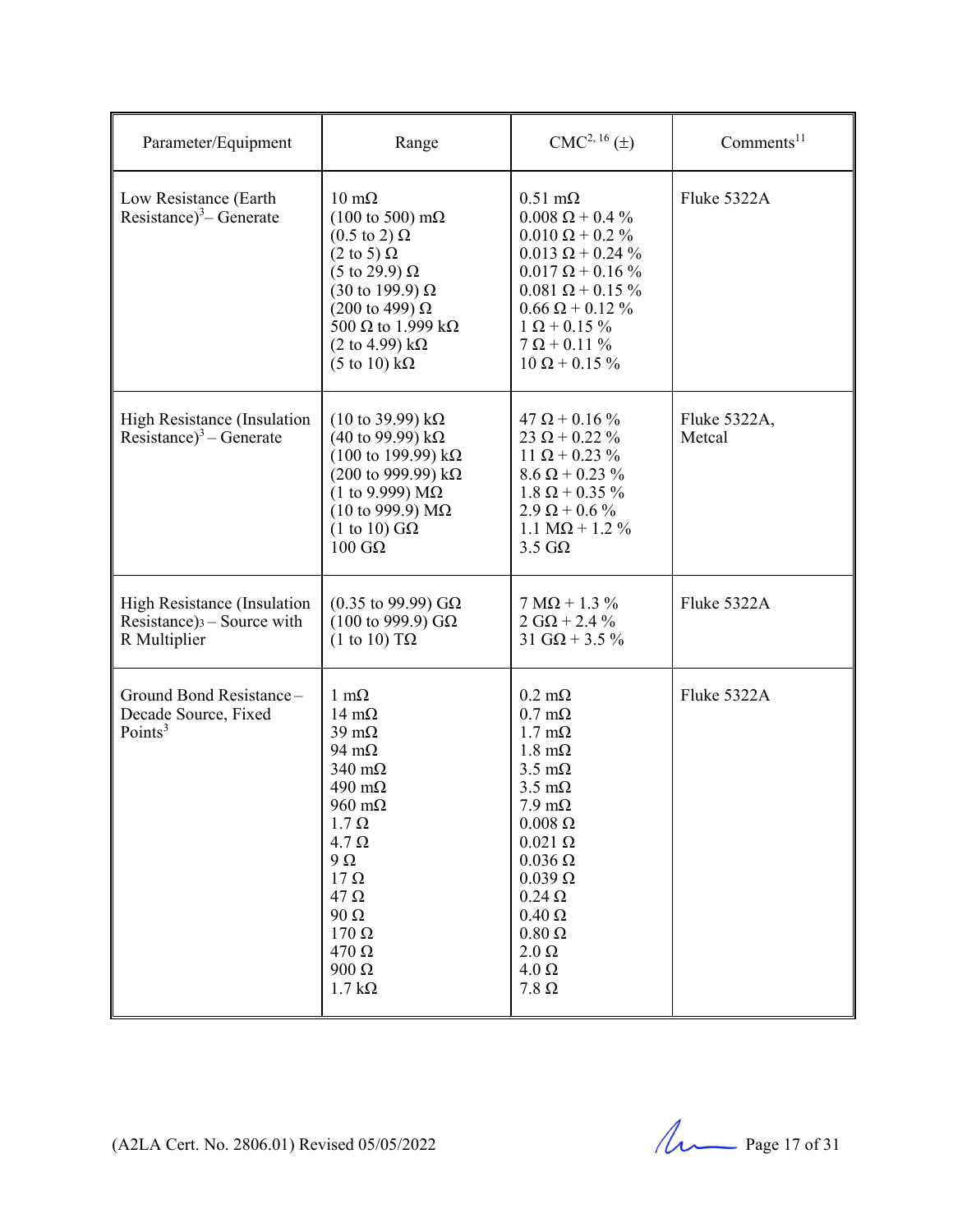| Parameter/Equipment                                                | Range                                                                                                        | CMC <sup>216</sup> (±)                                                               | $Comments^{11}$     |
|--------------------------------------------------------------------|--------------------------------------------------------------------------------------------------------------|--------------------------------------------------------------------------------------|---------------------|
| Leakage Current -<br>Generate <sup>3</sup>                         |                                                                                                              |                                                                                      |                     |
| Passive / Differential Mode                                        | $(0.1 \text{ to } 30) \text{ mA}$                                                                            | 2.6 $\mu$ A + 0.44 %                                                                 | Fluke 5322A, Metcal |
| Residual Current Device-                                           |                                                                                                              |                                                                                      |                     |
| Trip Current                                                       | $(3 \text{ to } 3000) \text{ mA}$                                                                            | $0.8\%$                                                                              | Fluke 5322A, Metcal |
| Trip Time Range                                                    | $(10 \text{ to } 5000) \text{ ms}$                                                                           | $0.29$ ms + 0.029 %                                                                  |                     |
| AC/DC Multimeter <sub>3</sub> -<br>Voltage - DC                    | (4 to 10) V<br>$(10 \text{ to } 100)$ V<br>$(100 \text{ to } 1000)$ V<br>$(1000 \text{ to } 5000) \text{ V}$ | $0.009 V + 0.17 \%$<br>$0.10 V + 0.20 \%$<br>$0.75 V + 0.20 \%$<br>6.8 V + 0.32 $\%$ | Fluke 5322A         |
| AC/DC Multimeter <sub>3</sub> -<br>Voltage - AC 50 Hz to 400<br>Hz | (4 to 10) V<br>$(10 \text{ to } 100)$ V<br>$(100 \text{ to } 1000)$ V<br>$(1000 \text{ to } 5000) \text{ V}$ | $0.009 V + 0.17 \%$<br>$0.10 V + 0.20 \%$<br>$0.75 V + 0.20 \%$<br>$7.7 V + 0.45 \%$ | Fluke 5322A         |
| <b>AC/DC High Voltage</b><br>$Dividers -$                          |                                                                                                              |                                                                                      |                     |
| DC                                                                 | (5000 to 10 000) V                                                                                           | $16 V + 0.27 \%$                                                                     | Fluke 5322A         |
| $AC - (50 to 60) Hz$                                               | (5000 to 7000) V                                                                                             | $32 V + 0.56 \%$                                                                     |                     |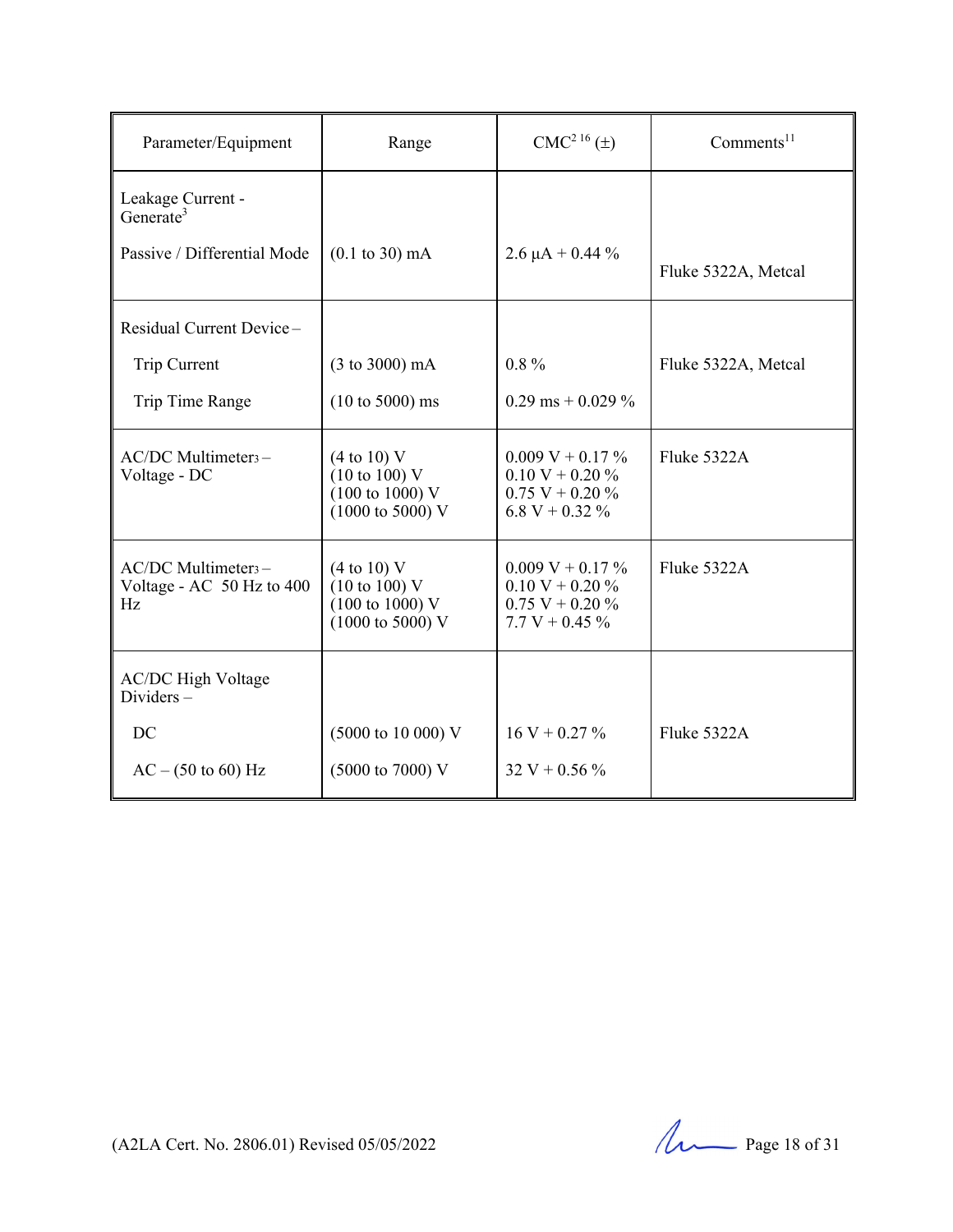| Parameter/Equipment                                                       | Range                                                                                                                                          | $CMC2, 16(\pm)$                                                                                     | Comments $11$       |
|---------------------------------------------------------------------------|------------------------------------------------------------------------------------------------------------------------------------------------|-----------------------------------------------------------------------------------------------------|---------------------|
| $AC/DC$ Multimeter <sup>3</sup> –<br>Current – AC $50$ Hz to 400<br>Hz    | $(100 \text{ to } 300) \text{ mA}$<br>$(0.3 \text{ to } 3)$ A<br>$(3 \text{ to } 20)$ A                                                        | $0.24 \text{ mA} + 0.12 \%$<br>$2 \text{ mA} + 0.12 \%$<br>$23 \text{ mA} + 0.24 \%$                | Fluke 5322A         |
| $AC/DC$ Multimeter <sup>3</sup> –<br>Current - DC                         | $(100 \text{ to } 300) \text{ mA}$<br>$(0.3 \text{ to } 3)$ A<br>$(3 \text{ to } 20)$ A                                                        | $0.24 \text{ mA} + 0.18 \%$<br>$2 \text{ mA} + 0.17 \%$<br>$23 \text{ mA} + 0.30 \%$                | Fluke 5322A         |
| $AC$ Current <sup>3</sup><br>20 Hz to 400 Hz                              | $(100 \text{ to } 300) \text{ mA}$<br>$(0.3 \text{ to } 3)$ A<br>$(3 \text{ to } 30)$ A                                                        | $0.33 \text{ mA} + 0.25 \%$<br>$2 \text{ mA} + 0.23 \%$<br>$33 \text{ mA} + 0.42 \%$                | Fluke 5322A, Metcal |
| DC Current <sup>3</sup>                                                   | $(100 \text{ to } 300) \text{ mA}$<br>$(0.3 \text{ to } 3)$ A<br>$(3 \text{ to } 30)$ A                                                        | $0.33 \text{ mA} + 0.25 \%$<br>$2 \text{ mA} + 0.23 \%$<br>$33 \text{ mA} + 0.42 \%$                | Fluke 5322A, Metcal |
| AC Current-Hipot<br>Leakage Current<br>Measurement $3$<br>20 Hz to 400 Hz | $(30 \text{ to } 300) \mu\text{A}$<br>$(0.3 \text{ to } 3) \text{ mA}$<br>$(3 \text{ to } 30) \text{ mA}$<br>(30 to 300) mA                    | $0.56 \mu A + 0.42 \%$<br>$4 \mu A + 0.29 \%$<br>39 $\mu$ A + 0.29 %<br>$0.39 \text{ mA} + 0.29 \%$ | Fluke 5322A, Metcal |
| DC Current-Hipot<br>Leakage Current<br>Measurement $3$                    | $(30 \text{ to } 300) \mu\text{A}$<br>$(0.3 \text{ to } 3) \text{ mA}$<br>$(3 \text{ to } 30) \text{ mA}$<br>$(30 \text{ to } 300) \text{ mA}$ | $0.56 \mu A + 0.42 \%$<br>$4 \mu A + 0.29 \%$<br>39 $\mu$ A + 0.29 %<br>$0.39 \text{ mA} + 0.29 \%$ | Fluke 5322A, Metcal |

(A2LA Cert. No. 2806.01) Revised 05/05/2022 Page 19 of 31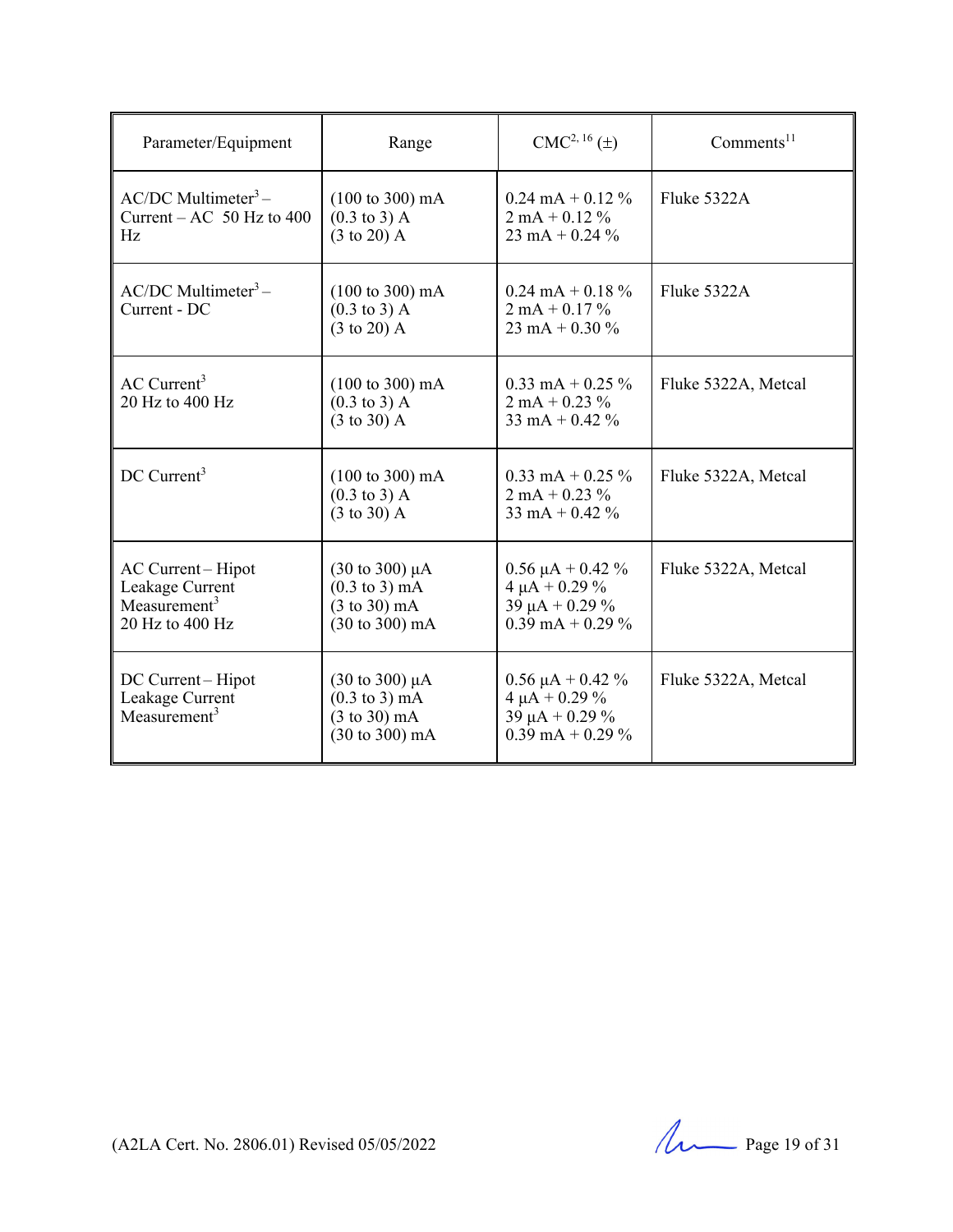| Parameter/Equipment                                                                                                                          | Range                                                                                                                         | $CMC2(\pm)$                                      | Comments <sup>11</sup>                            |
|----------------------------------------------------------------------------------------------------------------------------------------------|-------------------------------------------------------------------------------------------------------------------------------|--------------------------------------------------|---------------------------------------------------|
| <b>Electrical Simulation</b><br>of $RTDs^3$ –<br>Pt 50 $\Omega$ , Pt 100 $\Omega$ ,<br>Pt 200 $\Omega$ , Pt 500 $\Omega$<br>Pt 1000 $\Omega$ | $(-190 \text{ to } 830)$ °C                                                                                                   | $0.12$ °C                                        | Process calibrator:<br>EURAMET/cg-11;<br>AMS 2750 |
| <b>Electrical Simulation</b><br>of Thermocouples <sup>3</sup> –                                                                              |                                                                                                                               |                                                  |                                                   |
| Type B                                                                                                                                       | $(250 \text{ to } 1800)$ °C                                                                                                   | 1.4 °C                                           | Process calibrator:                               |
| Type C                                                                                                                                       | $(250 \text{ to } 900)$ °C<br>$(>900 \text{ to } 2250)$ °C                                                                    | $0.31$ °C<br>$0.32$ °C                           | EURAMET/cg-11;<br><b>AMS 2750</b>                 |
| Type E                                                                                                                                       | $(-200 \text{ to } 0)$ °C<br>$(>0 \text{ to } 990)$ °C                                                                        | $0.20$ °C<br>$0.25$ °C                           |                                                   |
| Type J                                                                                                                                       | $(-200 \text{ to } 0)$ °C<br>(>0 to 1190) $^{\circ}$ C                                                                        | $0.19$ °C<br>$0.20$ °C                           |                                                   |
| Type K                                                                                                                                       | $(-200 \text{ to } -100)$ °C<br>$(>100 \text{ to } 0)$ °C<br>$(>0 \text{ to } 900)^{\circ}$ C<br>$(>900 \text{ to } 1360)$ °C | $0.26$ °C<br>$0.20$ °C<br>$0.21$ °C<br>$0.23$ °C |                                                   |
| Type N                                                                                                                                       | $(-200 \text{ to } 0)$ °C<br>$(>0 \text{ to } 1240)$ °C                                                                       | $0.21$ °C<br>$0.21$ °C                           |                                                   |
| Type S                                                                                                                                       | $(-40 \text{ to } 600)$ °C<br>$($ >600 to 1730) °C                                                                            | $0.77$ °C<br>$0.34$ °C                           |                                                   |
| Type T                                                                                                                                       | $(-200 \text{ to } -180)$ °C<br>$(>180 \text{ to } 0)$ °C<br>$(>0 \text{ to } 390)^{\circ}$ C                                 | $0.41$ °C<br>$0.21$ °C<br>$0.20$ °C              |                                                   |

(A2LA Cert. No. 2806.01) Revised 05/05/2022 Page 20 of 31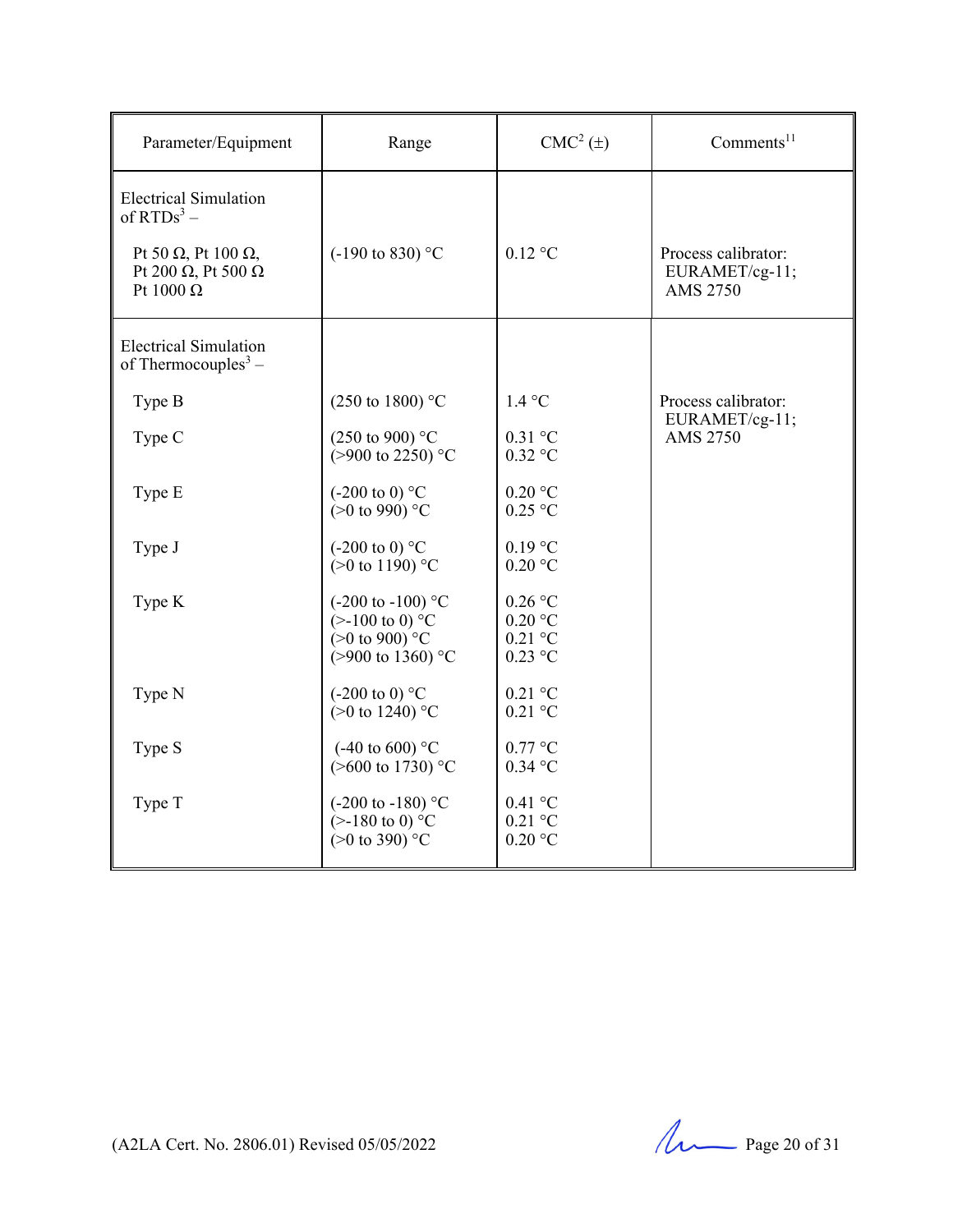#### V. Mechanical

| Parameter/Equipment                                              | Range                                                                                                                                                               | $CMC2(\pm)$                                                                                                          | Comments <sup>11</sup>                                                                                         |
|------------------------------------------------------------------|---------------------------------------------------------------------------------------------------------------------------------------------------------------------|----------------------------------------------------------------------------------------------------------------------|----------------------------------------------------------------------------------------------------------------|
| Force <sup>3</sup> –                                             |                                                                                                                                                                     |                                                                                                                      |                                                                                                                |
| Load Cell (Force<br>Transducer)                                  |                                                                                                                                                                     |                                                                                                                      | ASTM E74;<br><b>ISO 376</b>                                                                                    |
| Compression &<br>Tension                                         | $(0.001 \text{ to } 1) \text{ kN}$<br>$(>1 \text{ to } 10)$ kN                                                                                                      | $0.04\%$ of reading<br>$0.05\%$ of reading                                                                           | Dead weights                                                                                                   |
|                                                                  | $(10 \text{ to } 50) \text{ kN}$<br>$($ >50 to 100) kN                                                                                                              | $0.057\%$ of reading<br>$0.088\%$ of reading                                                                         | Load cell standards                                                                                            |
| Compression                                                      | $(100 \text{ to } 500) \text{ kN}$<br>$(>500 \text{ to } 5000) \text{ kN}$                                                                                          | $0.073\%$ of reading<br>$0.09\%$ of reading                                                                          | Load cell standards                                                                                            |
| <b>Testing Machines</b><br>Force Push/Pull Gages<br>Dynamometers |                                                                                                                                                                     |                                                                                                                      | <b>ASTM E4; ISO 7500-</b><br>1; ISO 7500-2; BS EN<br>12390-4 (Israeli<br>standard $26$ part 4-1) <sup>13</sup> |
| Compression &<br>Tension                                         | Up to 50 kN<br>$(50 \text{ to } 100) \text{ kN}$<br>$(100 \text{ to } 200) \text{ kN}$<br>$(200 \text{ to } 500) \text{ kN}$<br>$(500 \text{ to } 1000) \text{ kN}$ | $0.052\%$ of reading<br>$0.039\%$ of reading<br>$0.063\%$ of reading<br>$0.057\%$ of reading<br>$0.033\%$ of reading | Dead weights                                                                                                   |
| Compression                                                      | (500 to 1000) kN<br>$(1000 \text{ to } 5000) \text{ kN}$                                                                                                            | $0.041\%$ of reading<br>$0.039\%$ of reading                                                                         | Load cell standards                                                                                            |
| Rate of Stress                                                   | $(0.05 \text{ to } 2) \text{ MPa/s}$                                                                                                                                | $0.07$ MPa/s                                                                                                         | BS EN 12390-3;<br>load cell, stop watch                                                                        |
| Rate of Straining                                                | $(0.5 \text{ to } 12) \text{ MPa/s}$<br>$(0.05 \text{ to } 0.8) \text{ mm/mm/min}$                                                                                  | $0.3$ MPa/s<br>$0.02$ mm/mm/min                                                                                      | <b>ASTM E2658;</b><br>load cell, stop watch                                                                    |

(A2LA Cert. No. 2806.01) Revised 05/05/2022 Page 21 of 31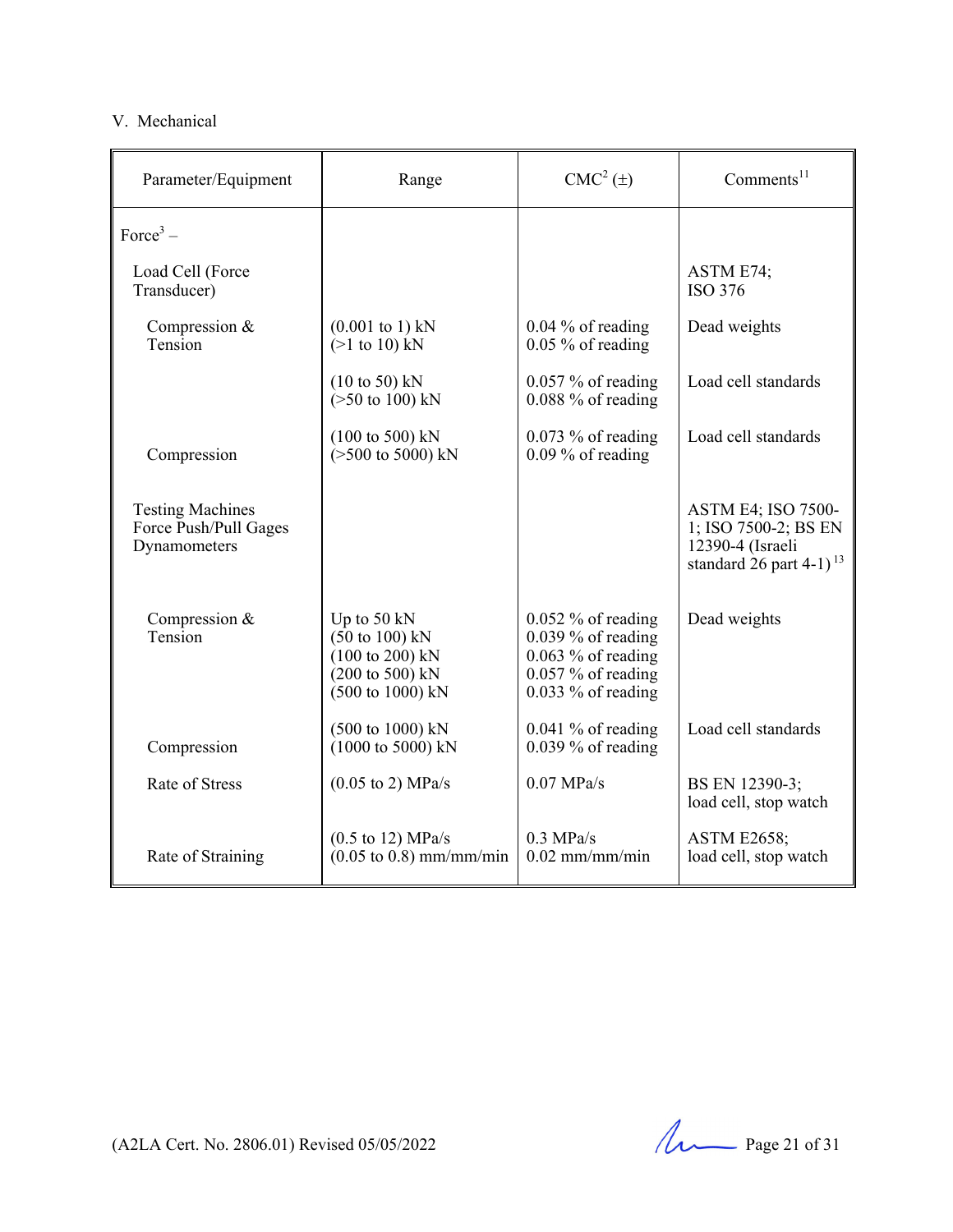| Parameter/Equipment                                                   | Range                                                                                             | CMC <sup>2</sup> (±)                              | Comments <sup>11</sup>                                                       |
|-----------------------------------------------------------------------|---------------------------------------------------------------------------------------------------|---------------------------------------------------|------------------------------------------------------------------------------|
| Pressure $Gages3$ -<br>Pneumatic-                                     |                                                                                                   |                                                   | OIML/R 101;<br>Israeli standard 697;<br>EA-10/17                             |
| Gage & Differential                                                   | $(-1250 \text{ to } 1250) \text{ kPa}$<br>$(-15 \text{ to } 15) \text{ kPa}$<br>(-100 to 100) kPa | $0.8$ Pa<br>3 Pa<br>$0.14$ kPa                    | Druck, LPE 9400<br>Druck, DPI 610<br>Druck, DPI 610                          |
| Absolute                                                              | (13 to 1250) Pa<br>$(0.04 \text{ to } 200) \text{ kPa}$                                           | $0.73$ Pa<br>$0.53$ kPa                           | Druck, LPE 940<br>Druck, DPI 104                                             |
| Hydraulic & Pneumatic                                                 | (0 to 7) MPa<br>$($ >7 to 70) MPa<br>(>70 to 200) MPa                                             | $0.4 \text{ kPa}$<br>$10 \text{ kPa}$<br>$32$ kPa | Druck, DPI 104<br>Druck, DPI 104<br><b>AEP Transducers</b><br><b>LAB DMM</b> |
| Pressure Testers, Pressure<br>transducers, Pressure<br>Indicators $-$ |                                                                                                   |                                                   |                                                                              |
| Pneumatic $-$                                                         | (-100 to 100) kPa                                                                                 | 2 Pa                                              | Deadweight tester<br>YANTRIKA, REW<br>401HAA/1                               |
|                                                                       | (0 to 7) MPa                                                                                      | 150 Pa                                            | Deadweight tester<br>YANTRIKA, REW<br>417HAA/1                               |
| Hydraulic                                                             | (0 to 7) MPa<br>$($ >7 to 140) MPa                                                                | 170 Pa<br>1 kPa                                   | Deadweight tester<br>YANTRIKA, REW<br>309HAO/                                |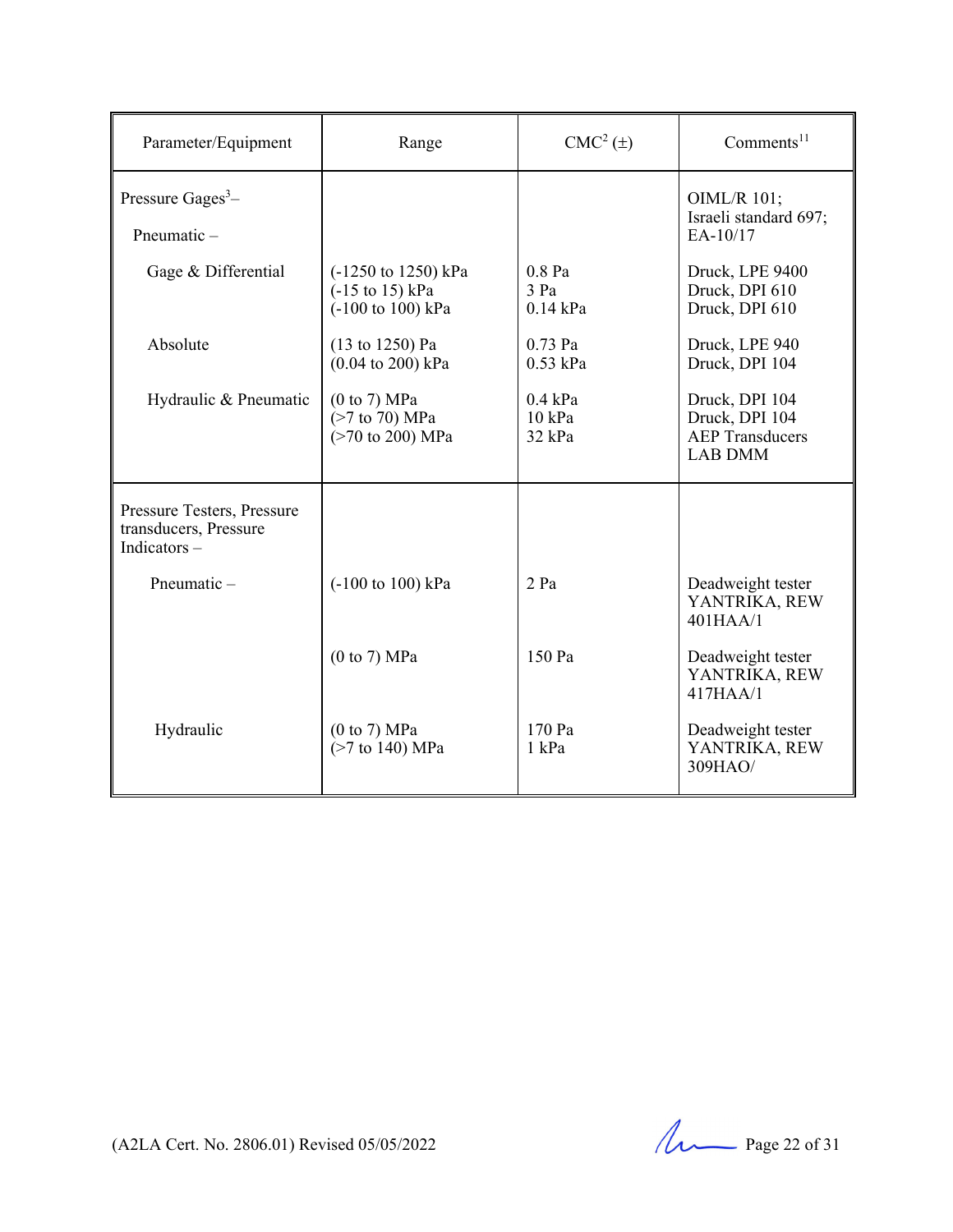| Parameter/Equipment                                                 | Range                                                                                                                                                                                                                                                                                                                                                                                     | $CMC2(\pm)$                                                                                                                                                                       | Comments $11$                                                                                                                                  |
|---------------------------------------------------------------------|-------------------------------------------------------------------------------------------------------------------------------------------------------------------------------------------------------------------------------------------------------------------------------------------------------------------------------------------------------------------------------------------|-----------------------------------------------------------------------------------------------------------------------------------------------------------------------------------|------------------------------------------------------------------------------------------------------------------------------------------------|
| Durometers Calibration -<br>Indenter – Extension $&$<br>Shape       |                                                                                                                                                                                                                                                                                                                                                                                           |                                                                                                                                                                                   | ASTM D 2240; ISO<br>868; DIN 53505; DIN<br>ISO 7619-1; DIN ISO<br>48-4; ASTM D1415                                                             |
| Diameter                                                            | Diameter of the base<br>of the cone $0.79$ mm $(A, C)$                                                                                                                                                                                                                                                                                                                                    | $4 \mu m (160 \mu m)$                                                                                                                                                             | Optical inspection<br>under magnification                                                                                                      |
| Radius                                                              | Tip radius<br>$R$ 0.1 mm $(B, D)$ ,<br>R 1.19 mm (O, DO)                                                                                                                                                                                                                                                                                                                                  | $3 \mu m (120 \mu m)$<br>$10 \mu m (390 \mu m)$                                                                                                                                   |                                                                                                                                                |
| Angle                                                               | Cone angle<br>$35^{\circ}$ (A, C), $30^{\circ}$ (B, D)                                                                                                                                                                                                                                                                                                                                    | 51" (0.00025 rad)                                                                                                                                                                 |                                                                                                                                                |
| Extension                                                           | 2.5 mm (A, B, C, D, O,<br>DO)                                                                                                                                                                                                                                                                                                                                                             | $8 \mu m (320 \mu m)$                                                                                                                                                             | Load cell standards;<br>dead weights                                                                                                           |
| <b>Spring Calibration Force</b>                                     | $(0.8 \text{ to } 8.05) \text{ N}$ - A, B, E, O<br>$(4.4 \text{ to } 44.45) \text{ N} - \text{C}, \text{D}, \text{DO}$                                                                                                                                                                                                                                                                    | 0.04 <sub>N</sub><br>0.4 <sub>N</sub>                                                                                                                                             |                                                                                                                                                |
| Scales & Balances <sup>3</sup><br>(Includes Analytical<br>Balances) | Up to 20 mg<br>$(>20 \text{ to } 100)$ mg<br>$(>100 \text{ to } 1000) \text{ mg}$<br>$(>1 \text{ to } 10)$ g<br>$(>10 \text{ to } 20)$ g<br>$(>20 \text{ to } 100)$ g<br>$(>100 \text{ to } 200)$ g<br>$(>200 \text{ to } 500)$ g<br>$($ >500 to 1000) g<br>$(>1$ to 10) kg<br>$(>10 \text{ to } 200)$ kg<br>$(>200 \text{ to } 1000) \text{ kg}$<br>$(1000 \text{ to } 2400) \text{ kg}$ | $0.002$ mg<br>$0.003$ mg<br>$0.004$ mg<br>$0.009$ mg<br>$0.014$ mg<br>$0.092$ mg<br>$0.169$ mg<br>$0.8$ mg<br>$0.9$ mg<br>$0.08$ g<br>1.3 <sub>g</sub><br>15 <sub>g</sub><br>23 g | Mass standards: Class<br>$E1, E_2, F1, F2, M_1,$<br>M2, M <sub>3</sub> , OIML R76-1,<br><b>OIML R 111-1</b><br>EURAMET/cg-18,<br><b>USP 41</b> |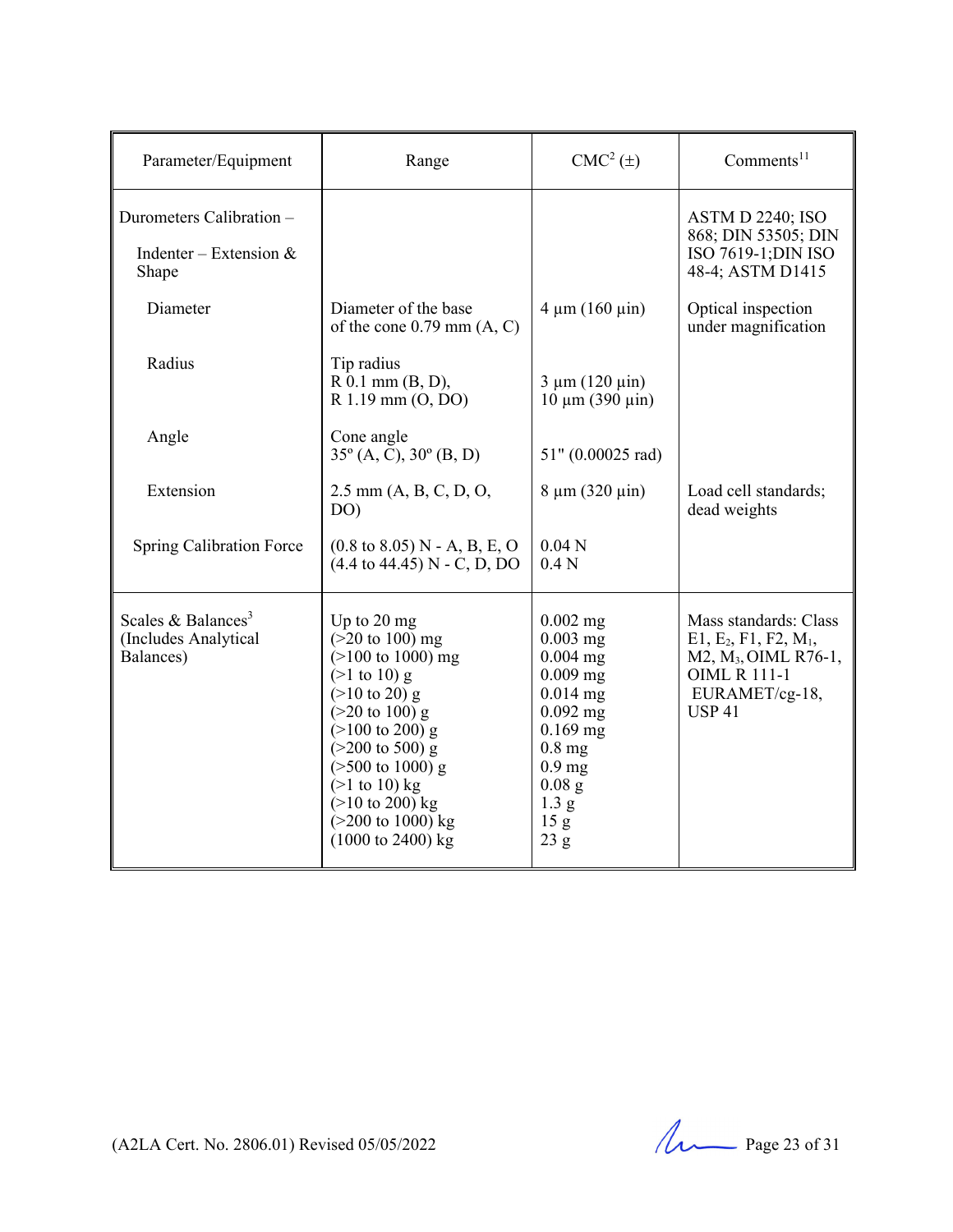| Parameter/Equipment                     | Range                                                                                                                                                                                                                                                                                            | $CMC2(\pm)$                                                                                                                                                                                                                            | Comments <sup>11</sup>                                                                                                       |
|-----------------------------------------|--------------------------------------------------------------------------------------------------------------------------------------------------------------------------------------------------------------------------------------------------------------------------------------------------|----------------------------------------------------------------------------------------------------------------------------------------------------------------------------------------------------------------------------------------|------------------------------------------------------------------------------------------------------------------------------|
| <b>Mass Pieces</b>                      | $1 \text{ mg} \& 2 \text{ mg}$<br>5 <sub>mg</sub><br>$10 \text{ mg}$<br>$20$ mg<br>50 mg & 100 mg<br>$200$ mg<br>$500$ mg<br>1 <sub>g</sub><br>$2\ {\rm g}$<br>5g<br>10 <sub>g</sub><br>20 g<br>50 g<br>100 g<br>200 g<br>500 g, 1 kg, 10 kg, 20 kg<br>$50 \text{ kg}$                           | $0.001$ mg<br>$0.002$ mg<br>$0.004$ mg<br>$0.007$ mg<br>$0.009$ mg<br>$0.011$ mg<br>$0.013$ mg<br>$0.00004$ g<br>$0.00006$ g<br>$0.0001$ g<br>$0.0003$ g<br>$0.0005$ g<br>$0.001$ g<br>$0.003$ g<br>$0.005$ g<br>$0.014$ g<br>$0.11$ g | OIML R101<br><b>OIML R 111-1</b><br>1 mg to 500 mg Grade<br>E2.<br>1 g to 20 Grade F1<br>Accuracy grades:<br>$M_1, M_2, M_3$ |
| Custom Weights/Fixtures <sup>3, 8</sup> |                                                                                                                                                                                                                                                                                                  |                                                                                                                                                                                                                                        |                                                                                                                              |
| Mass                                    | From $(10 \text{ to } 100)$ g<br>$(>100 \text{ to } 1000)$ g<br>$(>1 \text{ to } 10)$ kg<br>$(>10 \text{ to } 30)$ kg                                                                                                                                                                            | $0.092$ mg<br>$0.9$ mg<br>$0.08$ g<br>1.3 g                                                                                                                                                                                            | Precision scales <sup>6</sup><br><b>OIML R 111-1</b>                                                                         |
| Volume                                  | Up to 5 ml<br>$($ >5 to 20) ml<br>$(>20 \text{ to } 150) \text{ ml}$<br>$(>150$ to 200) ml<br>$(>200 \text{ to } 500) \text{ ml}$<br>$($ >500 to 1000) ml<br>$(>1000$ to 5000) ml<br>$($ >5000 to 10 000) ml<br>$(>10 000$ to 15 000) ml<br>$(>15 000$ to 20 000) ml<br>$(>20 000$ to 50 000) ml | $0.001$ ml<br>$0.002$ ml<br>$0.003$ ml<br>$0.004$ ml<br>$0.10$ ml<br>$0.11$ ml<br>$0.11$ ml<br>$0.20$ ml<br>$0.21$ ml<br>$0.22$ ml<br>3.1 ml                                                                                           | Derived value<br>ASTM C 231                                                                                                  |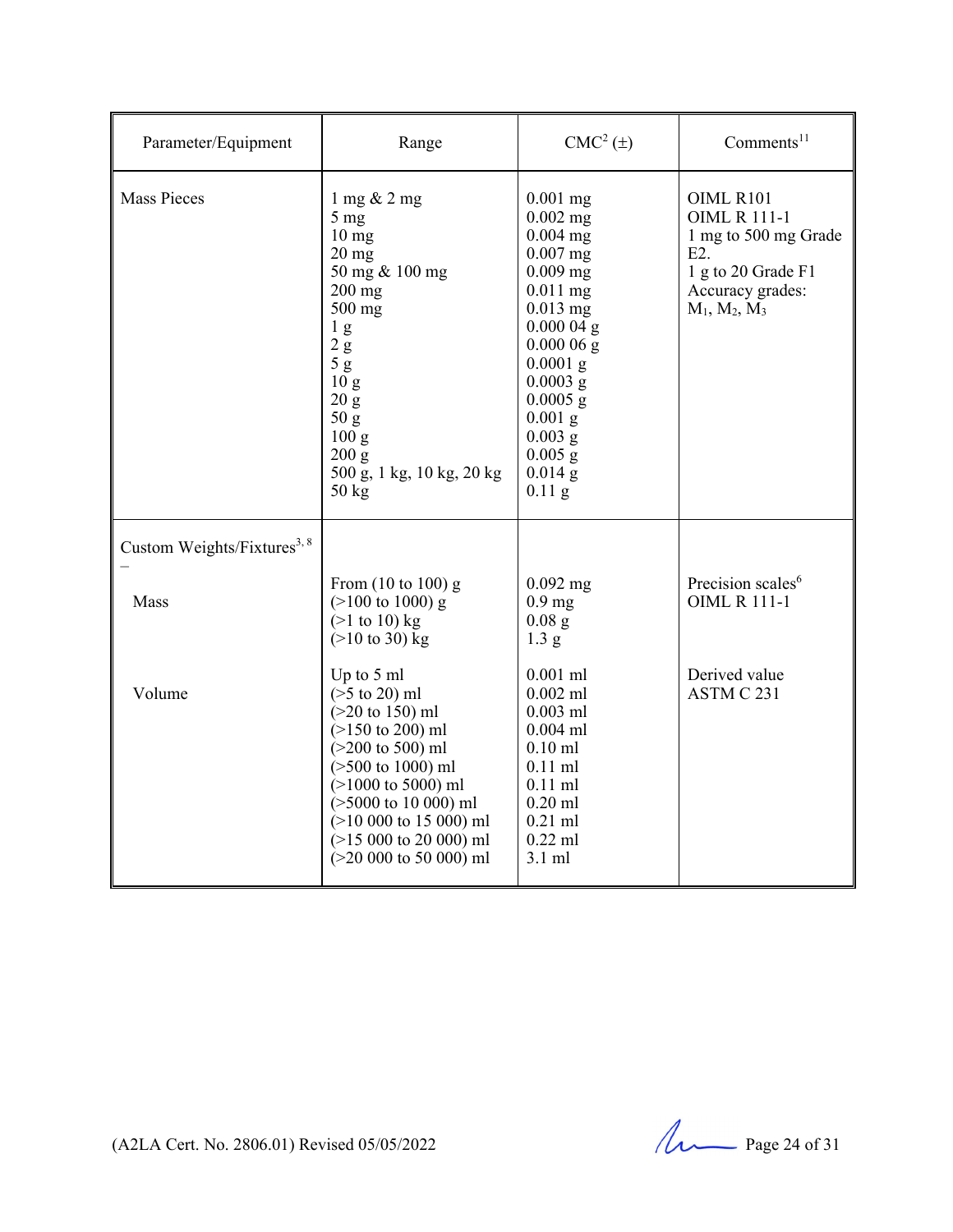| Parameter/Equipment                                                                                        | Range                                                                                                                                                                                                                                     | $CMC2(\pm)$                                                                          | Comments <sup>11</sup>                                      |
|------------------------------------------------------------------------------------------------------------|-------------------------------------------------------------------------------------------------------------------------------------------------------------------------------------------------------------------------------------------|--------------------------------------------------------------------------------------|-------------------------------------------------------------|
| Torque $-$                                                                                                 |                                                                                                                                                                                                                                           |                                                                                      |                                                             |
| Torque Wrenches &<br>Torque Drivers <sup>3</sup>                                                           | $(0 \text{ to } 0.25)$ N·m<br>$(0.25 \text{ to } 0.7) \text{ N} \cdot \text{m}$<br>$(0.7 \text{ to } 2.5) \text{ N} \cdot \text{m}$<br>$(2.5 \text{ to } 25) \text{ N} \cdot \text{m}$<br>$(25 \text{ to } 250) \text{ N} \cdot \text{m}$ | $0.005$ N $\cdot$ m<br>$0.005$ N·m<br>$0.007$ N·m<br>0.047 N·m<br>$0.31$ N $\cdot$ m | Torque calibrators,<br>ISO 6789; ISO 6789-<br>1; ISO 6789-2 |
| Torque Calibrators                                                                                         | $(150 \text{ to } 1500) \text{ N} \cdot \text{m}$                                                                                                                                                                                         | 1.9 N·m                                                                              | Torque meter                                                |
|                                                                                                            | Up to $2.8 \text{ N} \cdot \text{m}$<br>$(>2.8 \text{ to } 28) \text{ N} \cdot \text{m}$<br>$(>28 \text{ to } 135) \text{ N} \cdot \text{m}$<br>$(>135 \text{ to } 500) \text{ N} \cdot \text{m}$                                         | $0.002$ N $\cdot$ m<br>0.0039 N·m<br>$0.023$ N $\cdot$ m<br>$0.074$ N·m              | Dead weights &<br>arms; BS 7882                             |
| Indirect Verification of<br>Rockwell Hardness Testers <sup>3</sup>                                         | HRA:<br>Low<br>Medium<br>High                                                                                                                                                                                                             | 0.24 HRA<br>0.24 HRA<br>0.18 HRA                                                     | Hardness standards:<br>ASTM E18;<br>ISO 6508-2              |
|                                                                                                            | HRBW:<br>Low<br>Medium<br>High                                                                                                                                                                                                            | 0.58 HRBW<br>0.39 HRBW<br>0.40 HRBW                                                  |                                                             |
|                                                                                                            | HRC:<br>Low<br>Medium<br>High                                                                                                                                                                                                             | 0.29 HRC<br>0.24 HRC<br>0.40 HRC                                                     |                                                             |
|                                                                                                            | HREW:<br>Low<br>Medium<br>High                                                                                                                                                                                                            | 0.19 HREW<br><b>0.28 HREW</b><br>0.18 HREW                                           |                                                             |
|                                                                                                            | HR15TW:<br>Low<br>Medium<br>High                                                                                                                                                                                                          | 0.28 HR15TW<br>0.25 HR15TW<br>0.31 HR15TW                                            |                                                             |
| Indirect Verification of<br>Vickers Hardness Testers <sup>3</sup><br>$(0.1, 0.5, 1 \text{ and } \& 10)$ kg | $( \geq 100 \text{ to } 240)$ HV<br>$(>240 \text{ to } \leq 600)$ HV<br>$>600$ HV                                                                                                                                                         | 3.3 HV<br>6.1 HV<br>8.1 HV                                                           | Hardness standards:<br>ASTM E384, ASTM<br>E92; ISO 6507-2   |
| Indirect Verification of<br>Knoop Hardness Testers <sup>3</sup>                                            | $( \geq 100 \text{ to } 250)$ HK<br>$(>250 \text{ to } \leq 650) \text{ HK}$<br>$>650$ HK                                                                                                                                                 | 4.7 HK<br>5.6 HK<br>9.6 HK                                                           | Hardness standards:<br>ASTM E384; ISO<br>4545-2             |

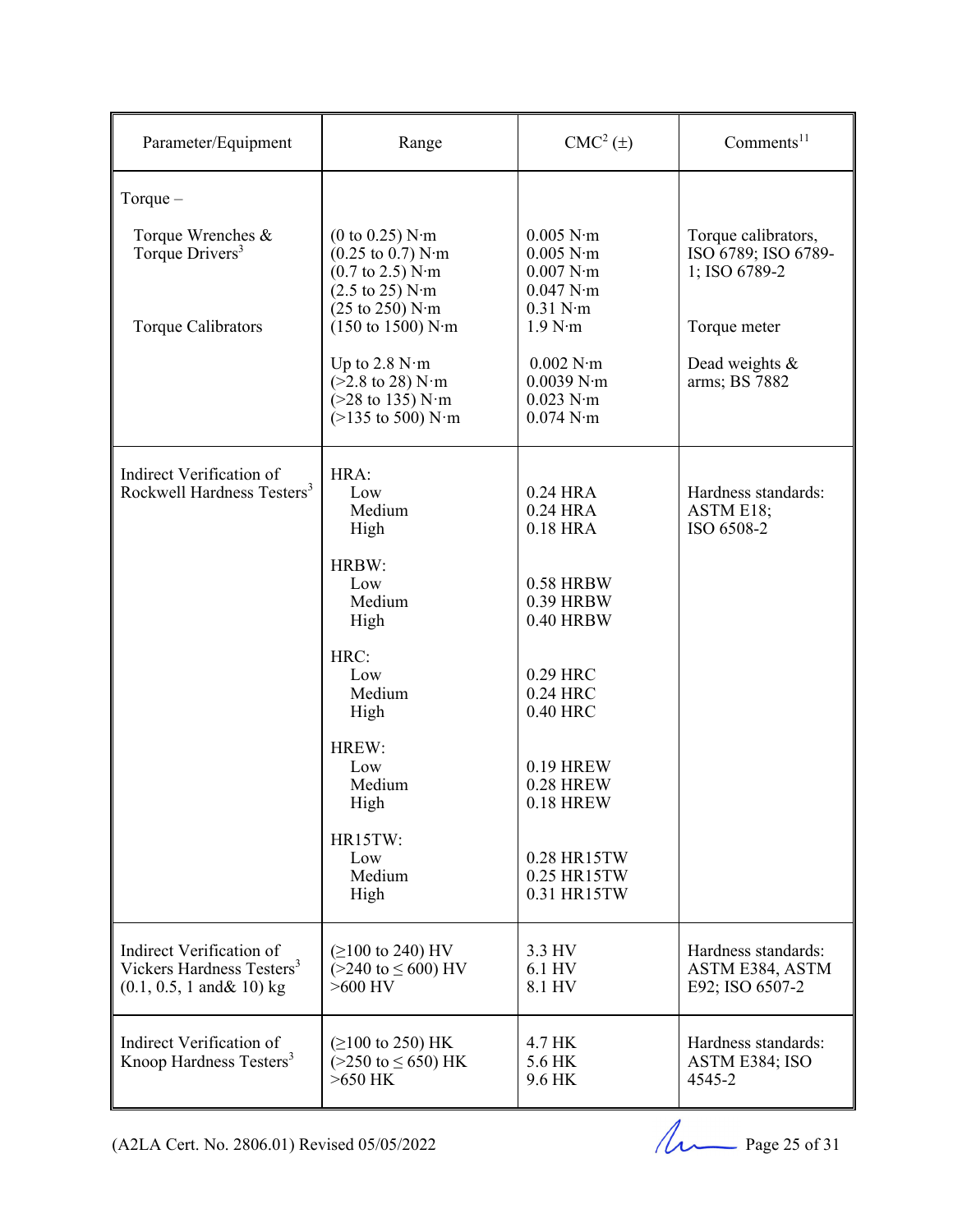| Parameter/Equipment                                                                                         | Range                                                                                                                                                                                                                                         | $CMC2(\pm)$                                                                                                                                                                                                                                            | Comments <sup>11</sup>                                                                                                                  |
|-------------------------------------------------------------------------------------------------------------|-----------------------------------------------------------------------------------------------------------------------------------------------------------------------------------------------------------------------------------------------|--------------------------------------------------------------------------------------------------------------------------------------------------------------------------------------------------------------------------------------------------------|-----------------------------------------------------------------------------------------------------------------------------------------|
| Indirect Verification of<br>Brinell Hardness Testers <sup>3</sup> ,<br>$(10/3000, 10/1000, \&$<br>2.5/187.5 | $<$ 125 HBW<br>(125 to 225) HBW<br>$>225$ HBW                                                                                                                                                                                                 | 1.9 HBW<br>2.9 HBW<br><b>4.4 HBW</b>                                                                                                                                                                                                                   | Hardness standards:<br>ASTM E10; ISO<br>6506-2                                                                                          |
| Volume - Fixed Points<br>(Volumetric Apparatus,<br>Pipettes)                                                | $1 \mu l$<br>$2 \mu l$<br>$5 \mu l$<br>$10 \mu l$<br>$20 \mu l$<br>$50 \mu l$<br>$100 \mu l$<br>$200 \mu l$<br>$500 \mu l$<br>$1 \text{ ml}$<br>$2 \text{ ml}$<br>$5 \text{ ml}$<br>$10 \text{ ml}$<br>$20 \text{ ml}$<br>$50$ ml<br>$100$ ml | $0.016 \mu l$<br>$0.016$ µl<br>$0.016$ µl<br>$0.016$ µl<br>$0.016$ µl<br>$0.017 \mu l$<br>$0.017 \mu l$<br>$0.017 \mu l$<br>$0.017 \mu l$<br>$0.018$ µl<br>$0.021 \mu l$<br>$0.40 \mu l$<br>$0.49 \mu l$<br>$0.66 \mu l$<br>$1.9 \mu l$<br>$2.4 \mu l$ | Gravimetric method<br>with analytical<br>balance:<br>ISO 8655-1; ISO<br>8655-2; ISO 8655-3;<br>ISO 8655-4;<br>ISO 8655-5; ISO<br>8655-6 |
| Sieves                                                                                                      | <b>Standard Sieve</b><br>Designation<br>(Customer Defined<br>Parameters)                                                                                                                                                                      | $7 \mu m (280 \mu m)$                                                                                                                                                                                                                                  | Measuring projector;<br>caliper; ASTM E11;<br>ISO 3310-1; ISO<br>$3310-2;$<br>ISO 3310-3; ISO<br>2395; ISO 565; ISO<br>9044-1999        |
| Hammers <sup>3</sup> –                                                                                      |                                                                                                                                                                                                                                               |                                                                                                                                                                                                                                                        |                                                                                                                                         |
| Weighing                                                                                                    | Defined by Standard                                                                                                                                                                                                                           | $0.0012$ g                                                                                                                                                                                                                                             | <b>ASTM D 1557;</b><br>ASTM D 698;                                                                                                      |
| Height of Free Fall                                                                                         | Defined by Standard                                                                                                                                                                                                                           | $0.9$ mm $(0.035$ in)                                                                                                                                                                                                                                  | <b>ASTM D 2168;</b><br>ASTMD1883<br>ASTM C805/C805M<br>(Israeli standard 26<br>part 7).<br>EN 12504-2                                   |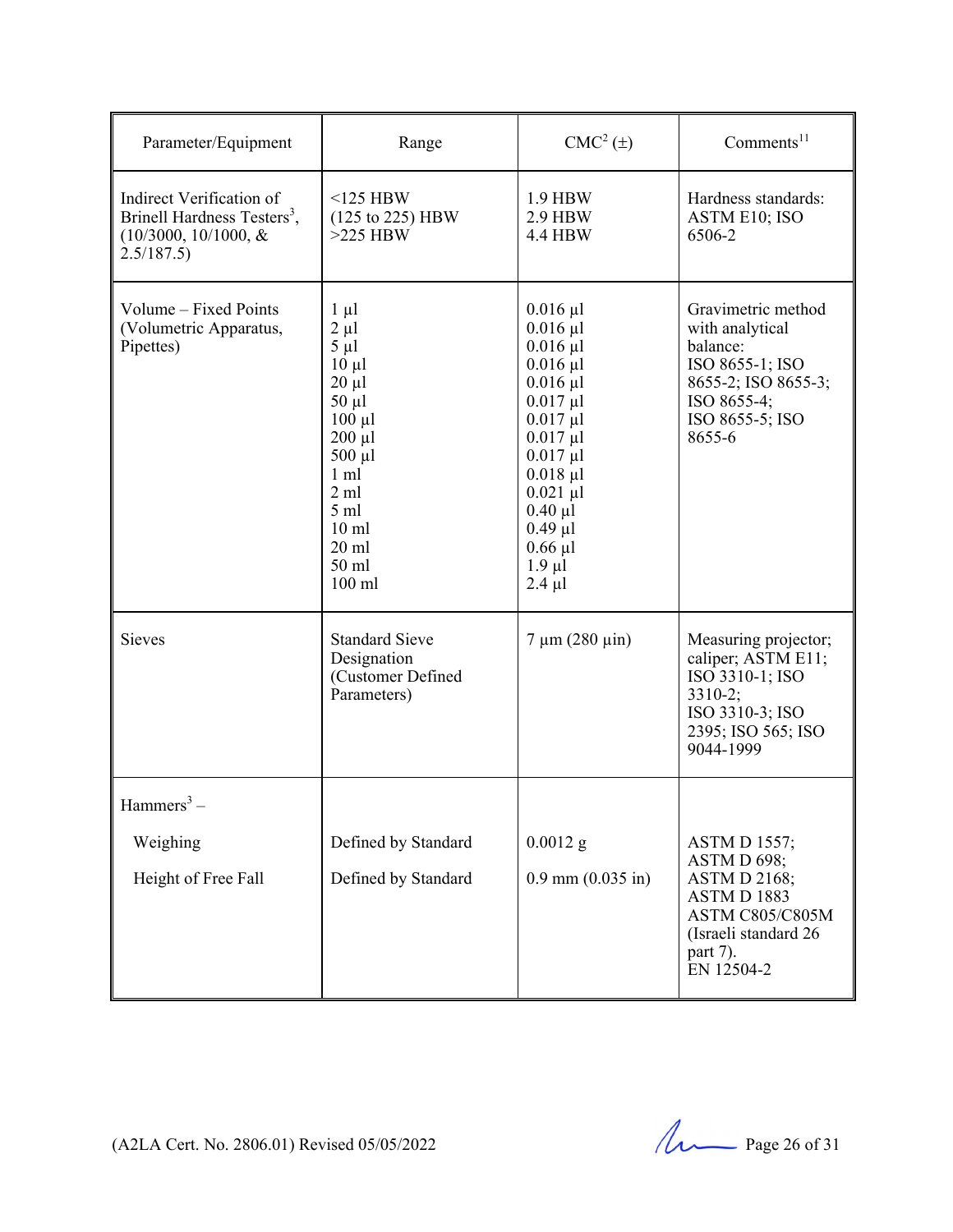| Parameter/Equipment                                             | Range                                                                               | $CMC2(\pm)$                   | Comments <sup>11</sup>                                                   |
|-----------------------------------------------------------------|-------------------------------------------------------------------------------------|-------------------------------|--------------------------------------------------------------------------|
| Impact Testing Devices <sup>3</sup><br>(Direct Method Only) $-$ |                                                                                     |                               |                                                                          |
| Energy                                                          | $(1 \text{ to } 5.5)$ J<br>$($ >5.5 to 150) J<br>$(>150 \text{ to } 406) \text{ J}$ | $0.21$ J<br>$0.51$ J<br>3.2 J | ASTM D 256;<br>ASTM E 23;<br>AS 1146.3; EN 10045;<br>ISO 148; ISO 148-1; |
| Velocity                                                        | $(3 \text{ to } 6) \text{ m/s}$                                                     | $0.004 \text{ m/s}$           | ISO 148-2; BS 131;<br>BS 131-1; BS 131-5;<br>BS 131-6; BS 131-7;         |

#### VI. Thermodynamics

| Parameter/Equipment           | Range                                                                                                                                                                                                                        | CMC <sup>2</sup> (±)                                                                                                               | Comments <sup>11</sup> |
|-------------------------------|------------------------------------------------------------------------------------------------------------------------------------------------------------------------------------------------------------------------------|------------------------------------------------------------------------------------------------------------------------------------|------------------------|
| Thermocouple<br>Calibration - |                                                                                                                                                                                                                              |                                                                                                                                    |                        |
| Type E                        | $(190 \text{ to } 0)$ °C<br>$(>0 \text{ to } 960)$ °C                                                                                                                                                                        | $0.24$ °C<br>$0.24$ °C                                                                                                             | AMS 2750;<br>ASTM E220 |
| Type J                        | $(-190 \text{ to } 0)$ °C<br>$(>0 \text{ to } 960)$ °C                                                                                                                                                                       | 0.18 °C<br>$0.24$ °C                                                                                                               |                        |
| Type K                        | $(-190 \text{ to } 0)$ °C<br>$(>0 \text{ to } 230)$ °C<br>$(>230 \text{ to } 660)$ °C<br>$($ >660 to 960) °C                                                                                                                 | $0.19$ °C<br>0.18 °C<br>$0.22$ °C<br>$0.28$ °C                                                                                     |                        |
| Type N<br>Type R              | (>960 to 1250) °C<br>$(-190 \text{ to } 0)$ °C<br>(>0 to 230) $°C$<br>$(>230 \text{ to } 660)$ °C<br>$($ >660 to 960) °C<br>$(>960 \text{ to } 1250)$ °C<br>$(-40 \text{ to } 0)$ °C<br>(>0 to 600) $°C$<br>(>600 to 960) °C | 2.5 °C<br>$0.28\ ^{\circ}\textrm{C}$<br>0.28 °C<br>$0.22$ °C<br>$0.22$ °C<br>$2.5 \text{ °C}$<br>$0.96$ °C<br>$0.43$ °C<br>0.46 °C |                        |
|                               | (>960 to 1250) °C                                                                                                                                                                                                            | 2.6 °C                                                                                                                             |                        |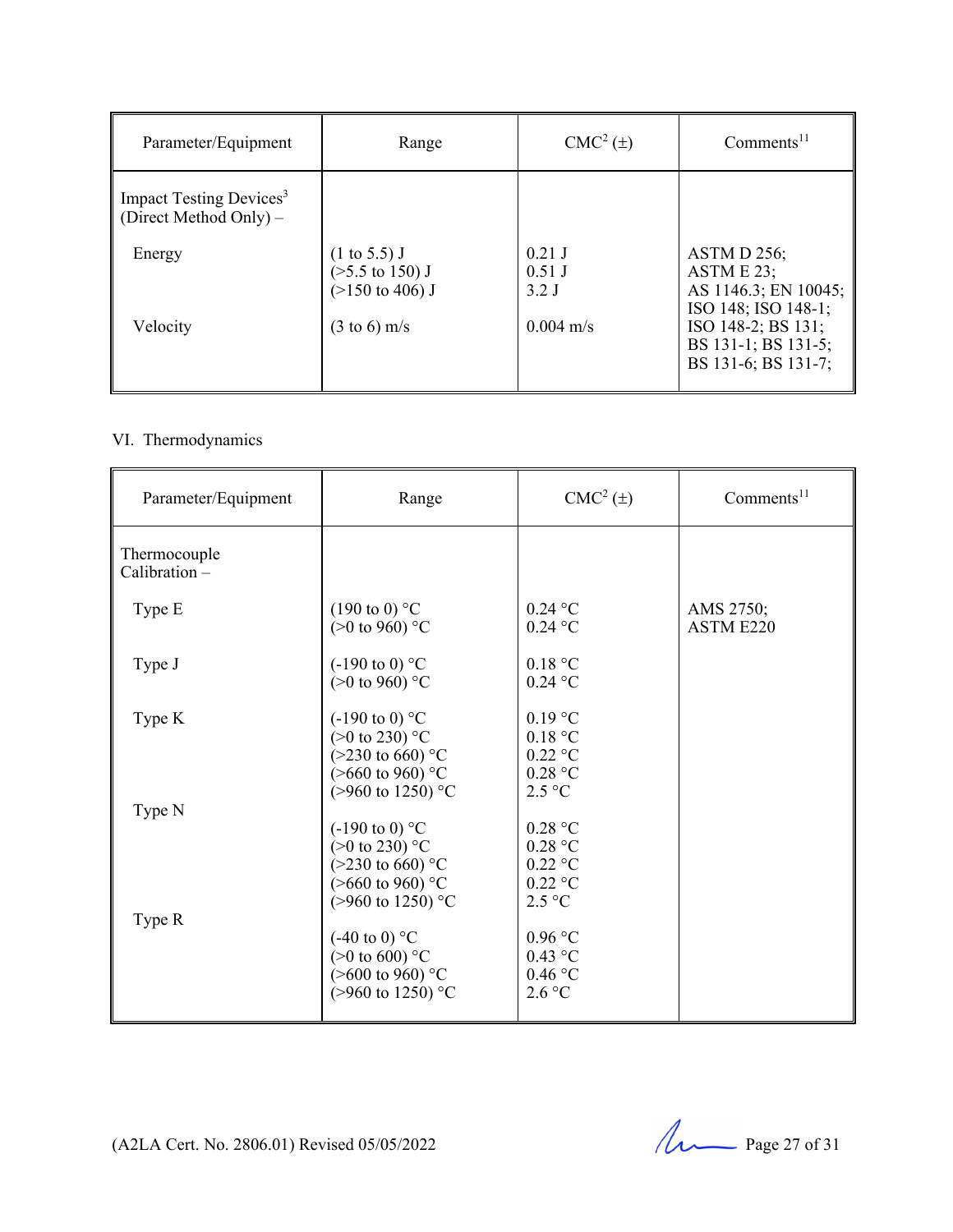| Parameter/Equipment                                                               | Range                                                                                                                                                                                | $CMC2, 17(\pm)$                                                                    | Comments <sup>11</sup>                                                                                                     |
|-----------------------------------------------------------------------------------|--------------------------------------------------------------------------------------------------------------------------------------------------------------------------------------|------------------------------------------------------------------------------------|----------------------------------------------------------------------------------------------------------------------------|
| Thermocouple<br>Calibration $-(\text{cont})$                                      |                                                                                                                                                                                      |                                                                                    |                                                                                                                            |
| Type S                                                                            | $(-40 \text{ to } 0)$ °C<br>$(>0 \text{ to } 600)$ °C<br>(>600 to 960) °C<br>(>960 to 1250) °C                                                                                       | $0.65$ °C<br>$0.49$ °C<br>$0.51$ °C<br>2.6 °C                                      | AMS 2750;<br>ASTM E220                                                                                                     |
| Type T                                                                            | $(-190 \text{ to } 0)$ °C<br>(>0 to 230) $°C$<br>$(>230 \text{ to } 420)$ °C                                                                                                         | $0.20$ °C<br>$0.25$ °C<br>$0.23$ °C                                                |                                                                                                                            |
| <b>RTD Probes Calibration</b>                                                     | $(-190 \text{ to } 0)$ °C<br>(>0 to 150) $^{\circ}$ C<br>$(>150 \text{ to } 230)$ °C<br>$(>230 \text{ to } 660)$ °C<br>(>660 to 960) °C                                              | $0.09$ °C<br>$0.09$ °C<br>$0.09$ °C<br>$0.09$ °C<br>$0.1 \text{ °C}$               | AMS 2750;<br>ASTM E644;<br>ASTM E1137; ASTM<br>E1137/E1137M                                                                |
| <b>Temperature Measuring</b><br>Equipment-                                        |                                                                                                                                                                                      |                                                                                    | SPRT, RTD standards:                                                                                                       |
| Liquid in Glass<br>Thermometers                                                   | $(-80 \text{ to } 0)$ °C<br>(>0 to 100) $^{\circ}$ C<br>$(>100 \text{ to } 230)$ °C                                                                                                  | $0.12$ °C<br>$0.09$ °C<br>$0.09$ °C                                                | ASTM E1;<br>ASTM E77;<br>ISO 1770; ISO 1771<br><b>AMS 2750</b>                                                             |
| Mechanical &<br><b>Electrical Indicators</b><br>with $Probe(s)$                   | $(-190 \text{ to } 0)$ °C<br>$(>0 \text{ to } 100)$ °C<br>$(>100 \text{ to } 420)$ °C<br>$(>420 \text{ to } 660)$ °C                                                                 | $0.09$ °C<br>$0.09$ °C<br>$0.09$ °C<br>$0.09$ °C                                   |                                                                                                                            |
| Temperature - Measure                                                             |                                                                                                                                                                                      |                                                                                    | PRTs & thermocouple<br>reference standards                                                                                 |
| Liquid Baths                                                                      | $(-190 \text{ to } -40)$ °C<br>$(>40 \text{ to } 0)$ °C<br>$(>0 \text{ to } 150)$ °C                                                                                                 | $0.09$ °C<br>$0.09$ °C<br>$0.09$ °C                                                |                                                                                                                            |
| Uniformity Surveys <sup>3</sup><br>(Ovens, Furnaces,<br>Autoclaves &<br>Freezers) | $(-190 \text{ to } 0)$ °C<br>$(>0 \text{ to } 100)$ °C<br>$(>100 \text{ to } 230)$ °C<br>$(>230 \text{ to } 420)$ °C<br>$($ >420 to 660) °C<br>(>660 to 960) °C<br>(>960 to 1250) °C | $0.39$ °C<br>0.17 °C<br>$0.30$ °C<br>$0.35$ °C<br>$0.44$ °C<br>$0.54$ °C<br>2.7 °C | Measurement &<br>uniformity surveys;<br>AMS 2750;<br>ISO 17665-1;<br>ISO 17665-2;<br>SI 1291 (Israeli<br>standard $)^{15}$ |

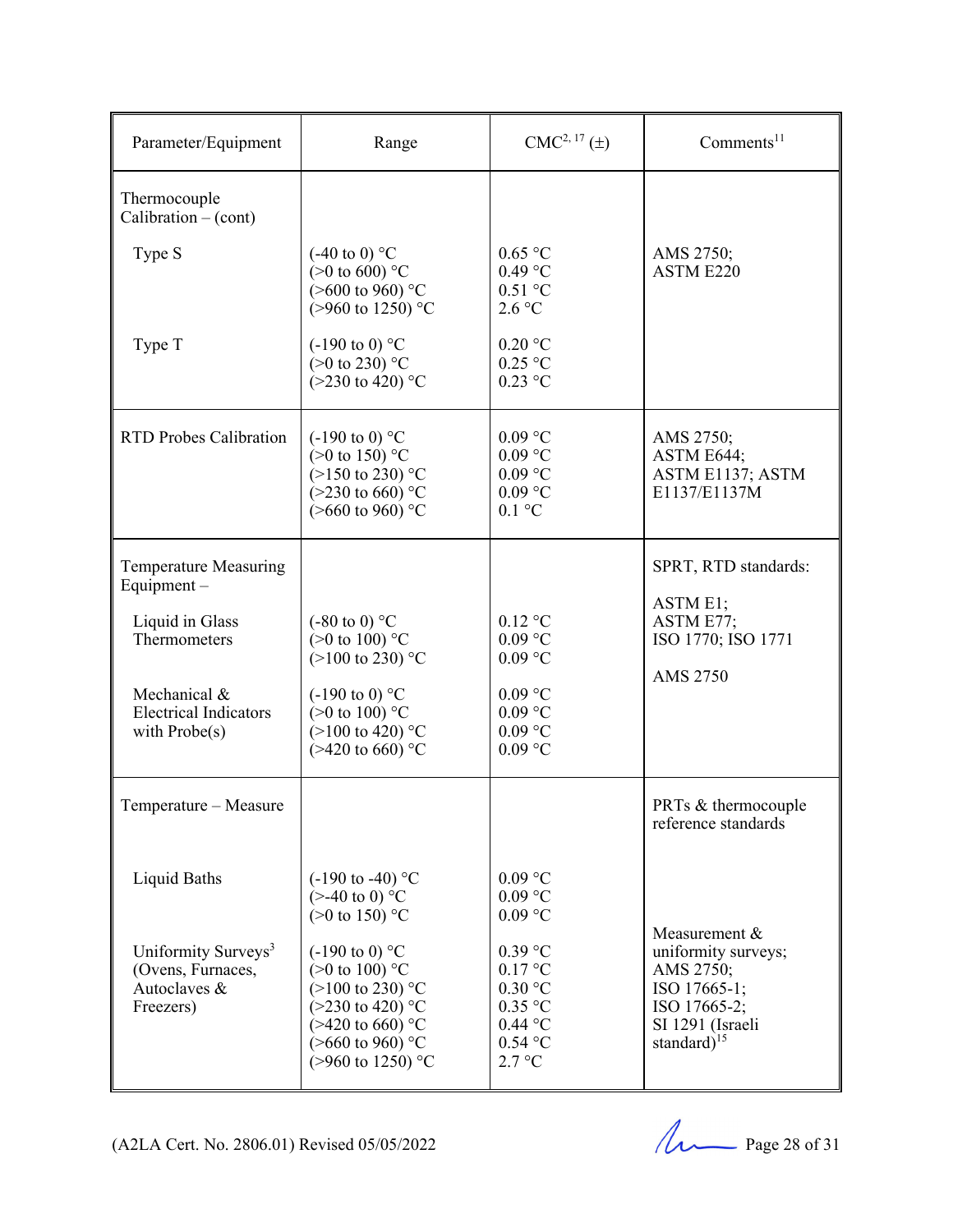| Parameter/Equipment                         | Range                                                                                                                                                                                        | $CMC2, 17(\pm)$                                                                              | $Comments^{11}$                                                                                   |
|---------------------------------------------|----------------------------------------------------------------------------------------------------------------------------------------------------------------------------------------------|----------------------------------------------------------------------------------------------|---------------------------------------------------------------------------------------------------|
| Relative Humidity -                         |                                                                                                                                                                                              |                                                                                              |                                                                                                   |
| Measuring Equipment<br>Measure <sup>3</sup> | $(10 \text{ to } 20) \% RH$<br>$(>20 \text{ to } 40)$ % RH<br>$($ >40 to 70) % RH<br>$($ >70 to 95) % RH<br>$(10 \text{ to } 20)$ % RH<br>$(>20 \text{ to } 65)$ % RH<br>$($ >65 to 90) % RH | $0.68\%$ RH<br>$0.86\%$ RH<br>$1.1\%$ RH<br>1.4 % RH<br>$1.0\%$ RH<br>1.3 % RH<br>$1.4\%$ RH | Humidity chamber<br>Rotronic humidity<br>indicator                                                |
|                                             |                                                                                                                                                                                              |                                                                                              |                                                                                                   |
| $Dewpoint -$                                |                                                                                                                                                                                              |                                                                                              |                                                                                                   |
| Measuring Equipment<br>Measure $3$          | $(-40 \text{ to } 95)$ °C<br>$(-40 \text{ to } 180)$ °C                                                                                                                                      | $0.056$ °C<br>$0.2 \text{ °C}$                                                               | Chilled mirror<br>ASTM D4230, ASTM<br>E104, ASTM E546,<br>ASTM E576, MIL-I-<br>24144, MIL-M-24144 |

#### VII. Time & Frequency

| Parameter/Equipment               | Range                                                                                                                       | $CMC2, 4, 17(\pm)$                                                    | Comments                                                                                           |
|-----------------------------------|-----------------------------------------------------------------------------------------------------------------------------|-----------------------------------------------------------------------|----------------------------------------------------------------------------------------------------|
| Frequency – Sources               | $(0.037 \text{ Hz}$ to 10 MHz)<br>$(10 \text{ MHz to } 1.1 \text{ GHz})$                                                    | $10^{-11}$ (24 h)<br>$5 \times 10^{-9}$ (0.3 h)                       | Fluke 910R<br>Via GPS System<br>Via Ref. Locked to 910R<br>Keysight 53230A<br>MetCal               |
| Frequency – Measure               | $(0.1 \text{ Hz to } 100 \text{ MHz})$<br>$(100 \text{ MHz to } 1.1 \text{ GHz})$<br>$(0.1 \text{ Hz to } 1.1 \text{ GHz})$ | $4.8x10^{-9}$ (0.3h)<br>$4.8x10^{-10}$ (0.3h)<br>$1.4x10^{-5}$ (0.3h) | Fluke 910R<br>Fluke $5522A$<br>System locked to 910R<br>Keysight 53230A<br>With internal reference |
| Stopwatches & Timers <sup>3</sup> | 1 s to 24 hr                                                                                                                | 0.09 s                                                                | Stopwatch                                                                                          |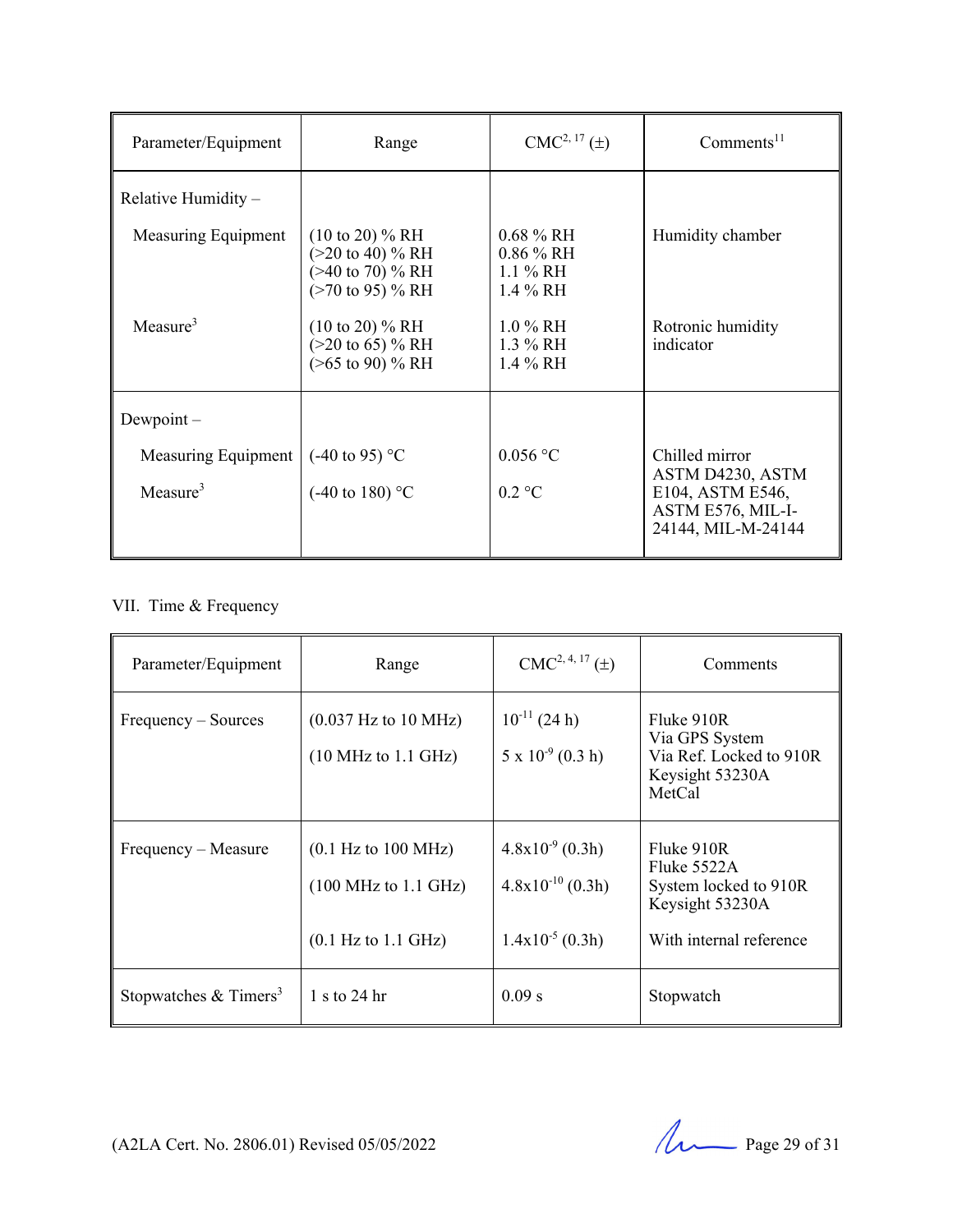| Parameter/Equipment                                                                         | Range                                                                                                                                                         | $CMC2, 4, 17(\pm)$                                         | Comments                                                        |
|---------------------------------------------------------------------------------------------|---------------------------------------------------------------------------------------------------------------------------------------------------------------|------------------------------------------------------------|-----------------------------------------------------------------|
| Rotational Speed -<br>Measure <sup>3, 4</sup> –<br><b>Optical Rotational</b><br>Speed (RPM) | $(15 \text{ to } 60)$ RPM<br>(>60 to 3000) RPM<br>$(>3000 \text{ to } 24000)$ RPM<br>$(>24000 \text{ to } 48000)$ RPM<br>$($ >48 000 to 90 000)<br><b>RPM</b> | $0.18$ RPM<br>0.34 RPM<br>4 RPM<br><b>30 RPM</b><br>54 RPM | Optical tachometer<br>(mode photo)<br>ASTM D <sub>4060</sub>    |
| Mechanical Rotational<br>Speed (RPM)                                                        | $(1.5 \text{ to } 30)$ RPM<br>(30 to 60) RPM<br>$($ >60 to 600) RPM<br>(>600 to 1000) RPM<br>$(>1000$ to 6000) RPM                                            | 0.17 RPM<br>0.18 RPM<br>0.24 RPM<br>0.63 RPM<br>2 RPM      | Mechanical tachometer<br>(mode contact)                         |
| Speed – Measure <sup>3, 4</sup>                                                             |                                                                                                                                                               |                                                            |                                                                 |
| Surface Speed                                                                               | $(10 \text{ to } 400) \text{ m/min}$                                                                                                                          | $0.25$ m/min                                               | Mechanical tachometer<br>(mod m/min)                            |
| Length Counter-<br>Measure <sup>3</sup>                                                     | (2 to 1000) m                                                                                                                                                 | 0.5 <sub>m</sub>                                           | Mechanical tachometer;<br>(mode m/min),<br>mechanical stopwatch |

<sup>1</sup> This laboratory offers commercial calibration, dimensional testing, and field calibration services.

 $\mathcal{L}_\mathcal{L} = \{ \mathcal{L}_\mathcal{L} = \{ \mathcal{L}_\mathcal{L} = \{ \mathcal{L}_\mathcal{L} = \{ \mathcal{L}_\mathcal{L} = \{ \mathcal{L}_\mathcal{L} = \{ \mathcal{L}_\mathcal{L} = \{ \mathcal{L}_\mathcal{L} = \{ \mathcal{L}_\mathcal{L} = \{ \mathcal{L}_\mathcal{L} = \{ \mathcal{L}_\mathcal{L} = \{ \mathcal{L}_\mathcal{L} = \{ \mathcal{L}_\mathcal{L} = \{ \mathcal{L}_\mathcal{L} = \{ \mathcal{L}_\mathcal{$ 

<sup>&</sup>lt;sup>2</sup> Calibration and Measurement Capability Uncertainty (CMC) is the smallest uncertainty of measurement that a laboratory can achieve within its scope of accreditation when performing more or less routine calibrations of nearly ideal measurement standards or nearly ideal measuring equipment. CMCs represent expanded uncertainties expressed at approximately the 95 % level of confidence, usually using a coverage factor of  $k = 2$ . The actual measurement uncertainty of a specific calibration performed by the laboratory may be greater than the CMC due to the behavior of the customer's device and to influences from the circumstances of the specific calibration.

 $3$  Field calibration service is available for this calibration. Please note the actual measurement uncertainties achievable on a customer's site can normally be expected to be larger than the CMC found on the A2LA Scope. Allowance must be made for aspects such as the environment at the place of calibration and for other possible adverse effects such as those caused by transportation of the calibration equipment. The usual allowance for the actual uncertainty introduced by the item being calibrated, (e.g. resolution) must also be considered and this, on its own, could result in the actual measurement uncertainty achievable on a customer's site being larger than the CMC.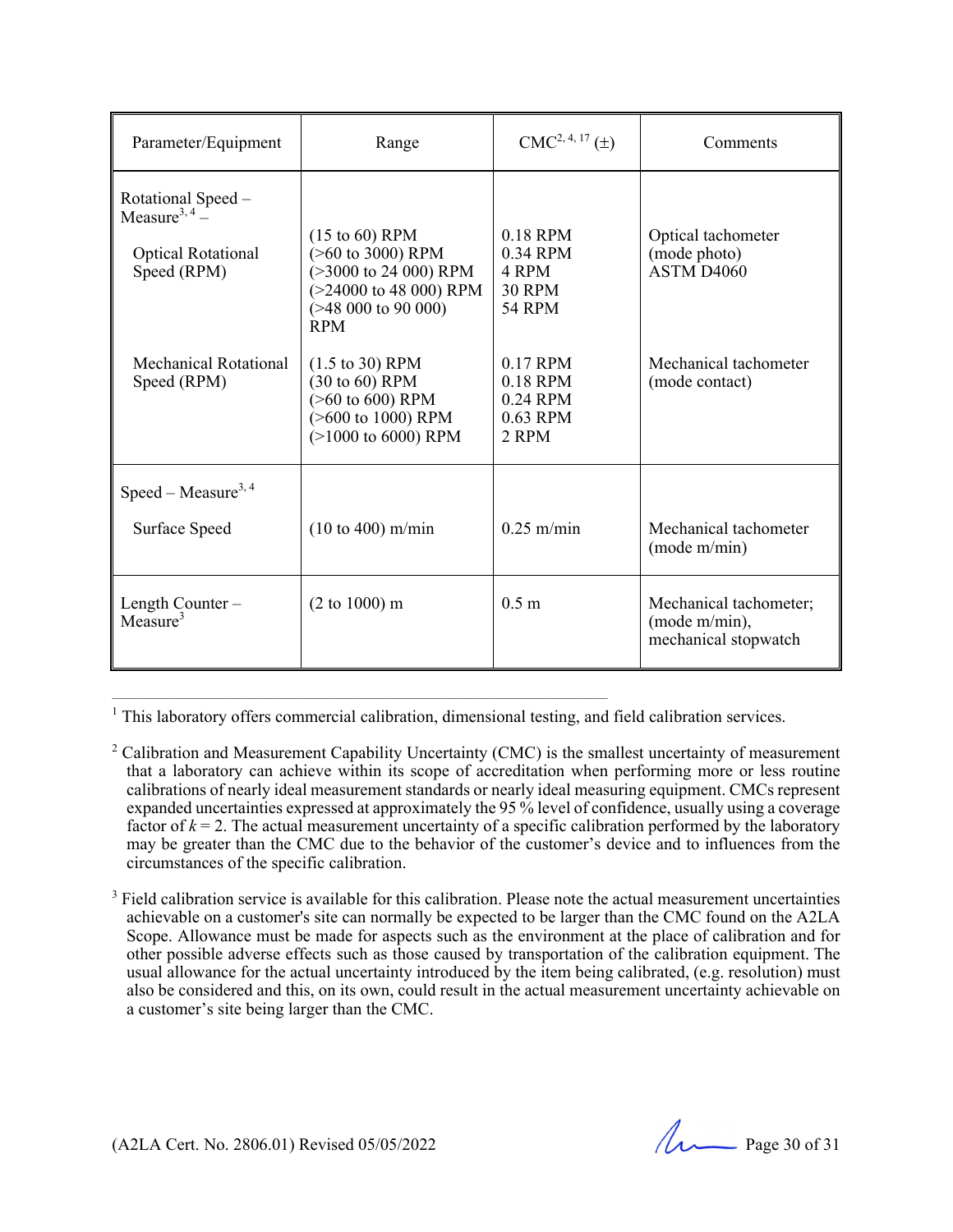- $4$  In the statement of CMC,  $L$  is the numerical value of the nominal length of the device measured in meters. In the statement of best uncertainty, *R* is the numerical value of the resolution of the device measured in micrometers; LSVD represents the least significant valid displayed division of the device subject to calibration; RPM is revolution per minute, ORM is oscillation per minute.
- $<sup>5</sup>$  In the statement of CMC,  $R$  is the numerical value of the resolution of the angle measuring devices</sup> measured in degrees or in minutes.
- 6 Calibrated by P.K. Labs
- 7 This laboratory meets R205  *Specific Requirements: Calibration Laboratory Accreditation Program* for the types of dimensional tests listed above and is considered equivalent to that of a calibration.
- <sup>8</sup> Including weighing of distilled water (density  $1$   $g/cm<sup>3</sup>$ ) and conversion to the volume units.
- 9 Compliance according to the policy of the P.K.Labs
- $10$  Compliance of the setting or limit gauges according to the policy of the P.K. Labs.
- $11$  Calibration can be also performed to manufacturer or specific customer requirements.
- $12$  This test is not equivalent to that of a calibration.
- <sup>13</sup> Calibration of the compression machines for testing of hardened concrete (Israeli standard 26 part 4-1-is the Hebrew version)
- <sup>14</sup> Calibration of micrometers "Tri-O-Bor"(internal micrometer with three-point contact) according to test instruction VDI/VDE/DGO 2618 as an expansion of DIN 863
- <sup>15</sup> Calibration of the vehicles for food transport in a controlled temperature (Israeli standard 1291 is the Hebrew version)
- <sup>16</sup> The stated measured values are determined using the indicated instrument (see Comments). This capability is suitable for the calibration of the devices intended to measure or generate the measured value in the ranges indicated. CMC's are expressed as either a specific value that covers the full range or as a percent or fraction of the reading plus a fixed floor specification
- $17$  The type of instrument or material being calibrated is defined by the parameter. This indicates the laboratory is capable of calibrating instruments that measure or generate the values in the ranges indicated for the listed measurement parameter
- 18 This scope meets A2LA's *P112 Flexible Scope Policy*.

(A2LA Cert. No. 2806.01) Revised 05/05/2022 Page 31 of 31